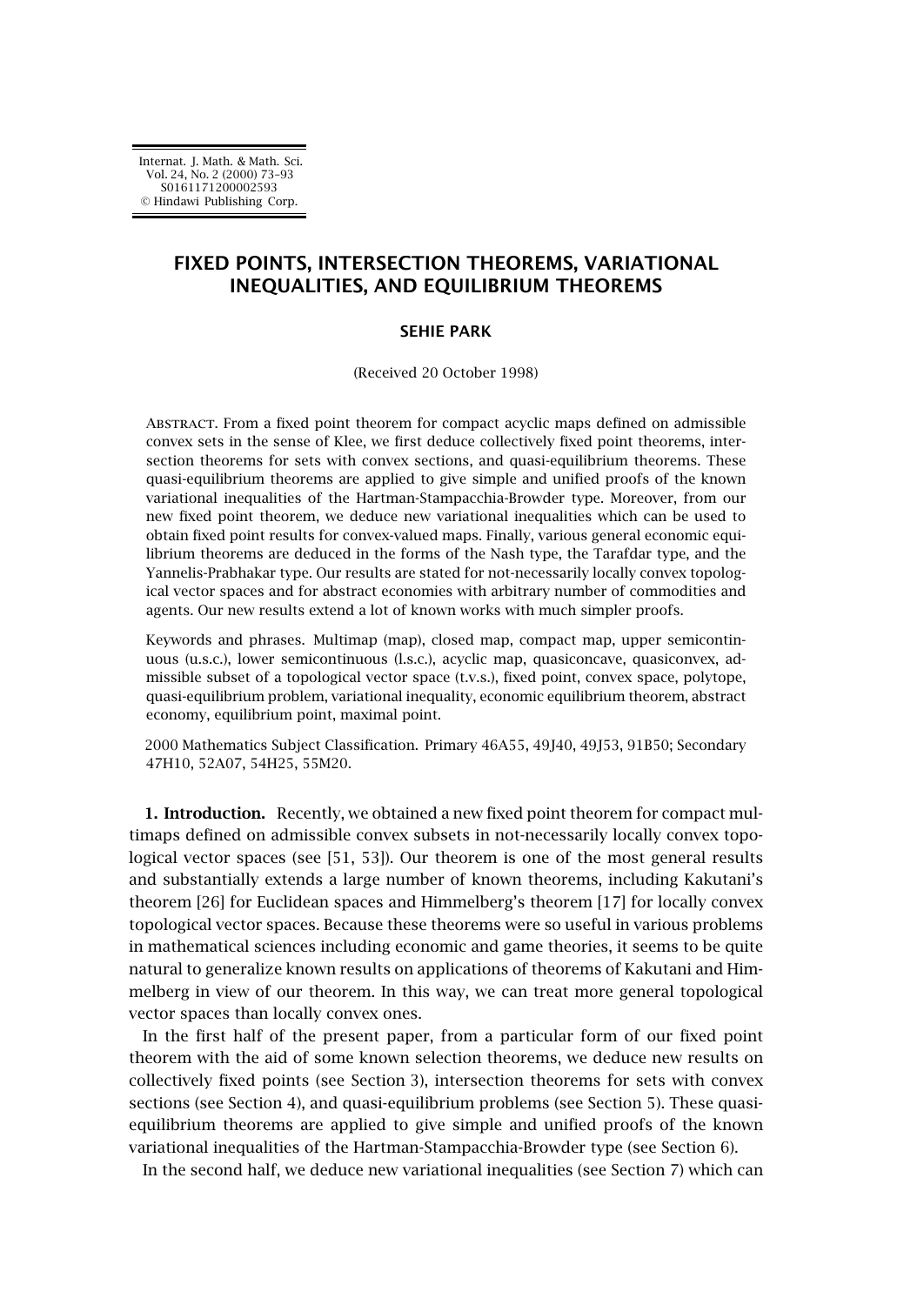be used to obtain fixed point theorems generalizing a large number of historically well-known extensions of the Brouwer or Kakutani theorems. Finally, various general economic equilibrium theorems are deduced. These are the Nash type (see [Section 8\)](#page-12-0), the Tarafdar type (see [Section 9\)](#page-14-0), and the Yannelis-Prabhakar type (see [Section 10\)](#page-15-0). Our results are stated for not-necessarily locally convex topological vector spaces and for abstract economies with arbitrary number of commodities and agents.

Consequently, our new results extend a lot of known works due to von Neumann [\[71\]](#page-20-0), Nash [\[41\]](#page-19-0), Fan [\[11,](#page-17-0) [12, 13, 14\]](#page-18-0), Ma [\[37\]](#page-19-0), Idzik [\[21, 22\]](#page-18-0), Yannelis and Prabhakar [\[73\]](#page-20-0), Tarafdar [\[69\]](#page-20-0), Kim and Tan [\[30\]](#page-18-0), and others, with much simpler proofs.

**2.** A fixed point theorem for acyclic maps. A *multimap* or *map*  $T : X \rightarrow Y$  is a function from *X* into the power set of *Y* with nonempty values, and  $x \in T^-(y)$  if and only if  $\gamma \in T(x)$ .

For topological spaces *X* and *Y*, a map  $T: X \rightarrow Y$  is said to be *closed* if its graph  $Gr(T) = \{(x, y) : x \in X, y \in T(x)\}$  is closed in  $X \times Y$ , and *compact* if the closure  $\overline{T(X)}$ of its range  $T(X)$  is compact in *Y*.

A map  $T: X \rightarrow Y$  is said to be *upper semicontinuous* (u.s.c.) if for each closed set  $B \subset$ *Y*, the set  $T^{-}(B) = \{x \in X : T(x) \cap B = \emptyset\}$  is a closed subset of *X*; *lower semicontinuous* (l.s.c.) if for each open set *B*  $\subset$  *Y*, the set *T* −*(B)* is open; and *continuous* if it is u.s.c. and l.s.c. Note that every u.s.c. map *T* with closed values is closed.

Recall that a nonempty topological space is *acyclic* if all of its reduced Cech homology groups over rationals vanish. Note that any nonempty convex or star-shaped subset of a topological vector space is contractible, and that any contractible space is acyclic. A map  $T: X \rightarrow Y$  is said to be *acyclic* if it is u.s.c. with acyclic compact values.

Recall that a real-valued function  $g: X \to \mathbb{R}$  on a topological space *X* is *lower* (resp., *upper*) *semicontinuous* (l.s.c.) (resp., u.s.c.) if  $\{x \in X : g(x) > r\}$  (resp.,  $\{x \in X : g(x) <$ *r*}) is open for each  $r \in \mathbb{R}$ . If *X* is a convex set in a vector space, then  $g: X \to \mathbb{R}$  is *quasiconcave* (resp., *quasiconvex*) if  $\{x \in X : g(x) > r\}$  (resp.,  $\{x \in X : g(x) < r\}$ ) is convex for each  $r \in \mathbb{R}$ .

**BERGE'S THEOREM** (see [\[5\]](#page-17-0)). Let *X* and *Y* be topological spaces,  $f: X \times Y \to \mathbb{R}$  a real *function,*  $F: X \rightarrow Y$  *a multimap, and* 

$$
\hat{f}(x) = \sup_{y \in F(x)} f(x, y), \quad G(x) = \{ y \in F(x) : f(x, y) = \hat{f}(x) \}, \quad \text{for } x \in X. \tag{2.1}
$$

(a) If  $f$  is u.s.c. and  $F$  is u.s.c. with compact values, then  $\hat{f}$  is u.s.c.

(b) If  $f$  is l.s.c. and  $F$  is l.s.c, then  $\hat{f}$  is l.s.c.

(c) If  $f$  is continuous and F is continuous with compact values, then  $\hat{f}$  is continuous *and G is u.s.c.*

Throughout this paper, all topological spaces are assumed to be Hausdorff, a t.v.s. is a topological vector space, and co and  $\overline{\phantom{a}}$  denote the convex hull and closure, respectively.

A nonempty subset *X* of a t.v.s. *E* is said to be *admissible* (in the sense of Klee [\[31\]](#page-18-0)) provided that, for every compact subset *K* of *X* and every neighborhood *V* of the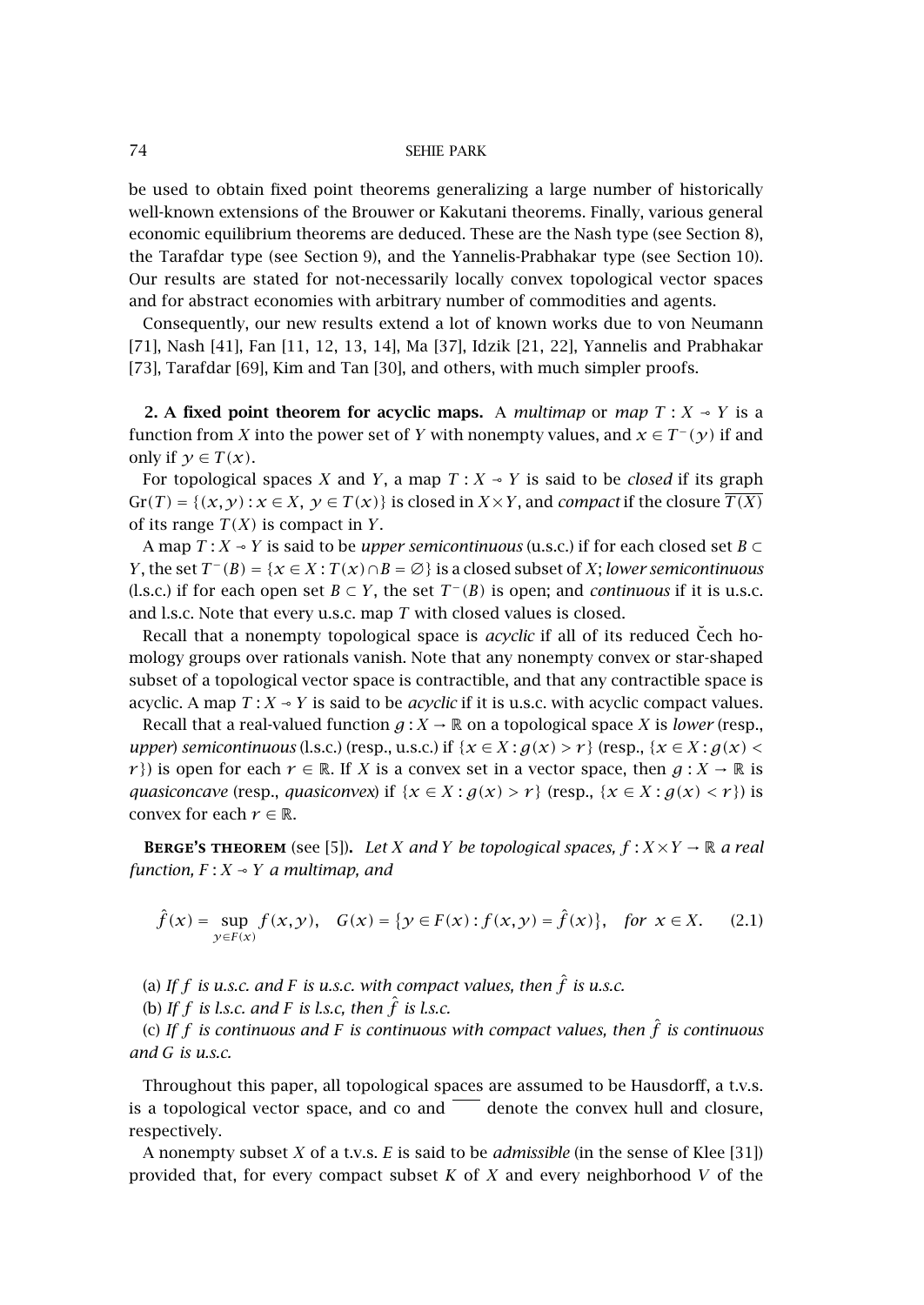<span id="page-2-0"></span>origin of *E*, there exists a continuous map  $h : K \to X$  such that  $x - h(x) \in V$  for all *x* ∈ *K* and *h*(*K*) is contained in a finite dimensional subspace *L* of *E*.

Note that every nonempty convex subset of a locally convex t.v.s. is admissible (see Hukuhara [\[19\]](#page-18-0) and Nagumo [\[40\]](#page-19-0)). Other examples of admissible t.v.s. are  $\ell^p$  and  $L^p(0,1)$  for  $0 < p < 1$ , the space  $S(0,1)$  of equivalence classes of measurable functions on  $[0,1]$ , the Hardy spaces  $H^p$  for  $0 < p < 1$ , certain Orlicz spaces, ultrabarrelled t.v.s. admitting Schauder basis, and others. Note also that any locally convex subset of an *F*-normable t.v.s. is admissible and that every compact convex locally convex subset of a t.v.s. is admissible. For details, see Klee [\[31\]](#page-18-0), Hadžić [\[15\]](#page-18-0), Weber [\[72\]](#page-20-0), and references therein.

The following particular form of our new fixed point theorem in [\[51, 53\]](#page-19-0) is the basis of our arguments in this paper. We give its proof for completeness.

**Theorem 2.1.** *Let E be a t.v.s. and let X be an admissible convex subset of E. Then any compact acyclic map*  $F: X \rightarrow X$  *has a fixed point*  $x \in X$ *; that is,*  $x \in F(x)$ *.* 

**PROOF.** Let  $\nu$  be a fundamental system of neighborhoods of the origin of  $E$ . Since *F* is closed and compact, it is sufficient to show that for any  $V \in v$ , there exists an  $x_V \in X$  such that  $(x_V + V) \cap F(x_V) \neq \emptyset$ .

Since  $\overline{F(X)}$  is a compact subset of the admissible subset *X*, there exists a continuous map  $h: F(X) \to X$  and a finite dimensional subspace *L* of *E* such that  $x - h(x) \in V$ for all  $x \in \overline{F(X)}$  and  $h(\overline{F(X)}) \subset L \cap X$ . Let  $M := h(\overline{F(X)})$ . Then M is a compact subset of *L* and hence *P* := co*M* is a compact convex subset of  $L \cap X$ . Note that  $h : F(X) \to P$ and  $F|_P : P \to \overline{F(X)}$ . Since *h* and  $F|_P$  are acyclic maps, it is well known (see [\[53\]](#page-19-0)) that their composition  $h(F|_P)$  has a fixed point  $x_V \in P$ ; that is,  $x_V \in hF(x_V)$  and hence  $x_V = h(\gamma)$  for some  $\gamma \in F(x_V)$ . Since  $\gamma - h(\gamma) \in V$ , we have  $\gamma \in h(\gamma) + V = x_V + V$ . Therefore,  $(x_V + V) \cap F(x_V) \neq \emptyset$ . This completes the proof.  $\Box$ 

Note that Theorem 2.1 generalizes many of known fixed point theorems even when *E* is locally convex, especially, for the case *F* has convex values (see Kakutani [\[26\]](#page-18-0), Himmelberg [\[17\]](#page-18-0), and Park [\[46,](#page-19-0) [60\]](#page-20-0)).

**Corollary 2.2.** *Let X be an admissible compact convex subset of a t.v.s. E and F* : *X*  $\sim$  *E a* map with closed convex graph. If  $F(X) \supseteq X$ , then *F* has a fixed point.

**PROOF.** Let  $G := F^{-}|_X : X \to X$  be defined by  $G(\gamma) = \{x \in X : \gamma \in F(\chi)\}$  for  $\gamma \in X$ . Then the graph Gr*(G)* of *G* is the symmetric part of Gr*(F)*∩*(X*×*X)* and, hence, closed and convex. Therefore, *G* has closed convex values. Now, by Theorem 2.1, *G* has a fixed point *x*  $\in$  *G(x)*; that is, *x*  $\in$  *F(x)*. This completes the proof.  $\Box$ 

Note that if *F* is single-valued, Corollary 2.2 reduces to Penot [\[61,](#page-20-0) Proposition 1.7] whenever *E* is locally convex, and to Park [\[50,](#page-19-0) Theorem 7] whenever *E*<sup>∗</sup> separates points of *E*.

**3. Collectively fixed points.** A convex space is a nonempty convex set (in a vector space) with any topology that induces the Euclidean topology on the convex hulls of its finite subsets. Such convex hulls are called *polytopes* (see Lassonde [\[34\]](#page-18-0)).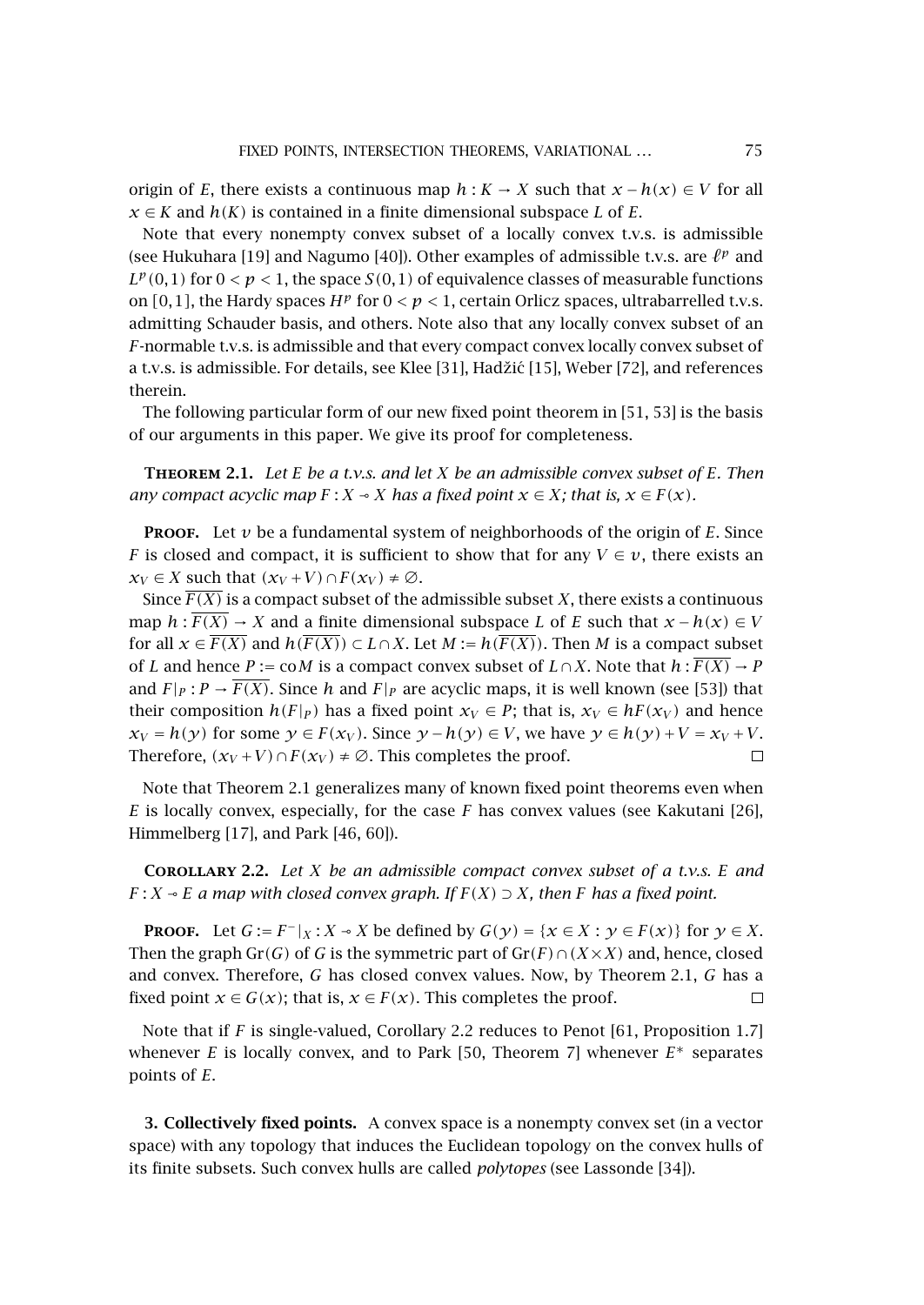**LEMMA** 3.1 (see [\[55\]](#page-19-0)). Let *X* be a topological space, *Y* a convex space, and *S*, *T* : *X*  $\sim$ *Y maps satisfying*

(1) *for each*  $x \in X$ , co $S(x) \subset T(x)$ ;

(2) *for each*  $\gamma \in Y$ ,  $S^{-}(\gamma)$  *is compactly open in X*; *or*  $X = \bigcup \{ \text{Int } S^{-}(\gamma) : \gamma \in Y \}$ *.* 

*Then, for any nonempty compact subset K of X, there exists a continuous function*  $f: K \to Y$  *such that* 

- (3)  $f(x) \in T(x)$  for each  $x \in K$ ;
- (4)  $f(K)$  *is contained in a polytope of*  $Y$ ;
- (5) *for any compact subset L of X containing K, there exists a continuous extension*  $\tilde{f}: L \to Y$  of  $f$  such that  $\tilde{f}(x) \in T(x)$  for each  $x \in L$  and  $\tilde{f}(L)$  is contained in a *polytope of Y.*

**LEMMA** 3.2 (see [\[18\]](#page-18-0)). Let *X* be a paracompact space, *Y* a convex space, and  $A: X \rightarrow$ *Y a map* such that  $X = \bigcup \{ \text{Int } A^{-}(y) : y \in Y \}$ . Then co $A : X \rightarrow Y$  *has a continuous selection*  $s: X \to Y$ *; that is,*  $s(x) \in \text{co } A(x)$  *for all*  $x \in X$ *.* 

Let  $\{X_i\}_{i\in I}$  be a family of sets, and let  $i \in I$  be fixed. Let

$$
X = \prod_{j \in I} X_j, \qquad X^i = \prod_{j \in I \setminus \{i\}} X_j.
$$
 (3.1)

If  $x^i \in X^i$  and  $j \in I \setminus \{i\}$ , let  $x^i_j$  denote the *j*th coordinate of  $x^i$ . If  $x^i \in X^i$  and  $x_i \in X_i$ , let  $[x^i, x_i] \in X$  be defined as follows: its *i*th coordinate is  $x_i$  and, for  $j \neq i$ , the *j*th coordinate is  $x_j^i$ . Therefore, any  $x \in X$  can be expressed as  $x = [x^i, x_i]$  for any  $i \in I$ , where  $x^i$  denotes the projection of  $x$  in  $X^i$ .

For  $A \subset X$ ,  $x^i \in X^i$ , and  $x_i \in X_i$ , let

$$
A(x^{i}) = \{ y_{i} \in X_{i} : [x^{i}, y_{i}] \in A \}, \qquad A(x_{i}) = \{ y^{i} \in X^{i} : [y^{i}, x_{i}] \in A \}.
$$
 (3.2)

For a family  ${E_i}_{i \in I}$  of t.v.s., let  $E = \prod_{i \in I} E_i$ . Similarly  $X = \prod_{i \in I} X_i$  and  $K = \prod_{i \in I} K_i$ for subsets  $X_i$  and  $K_i$  of  $E_i$  for  $i \in I$ .

We begin with the following collectively fixed point theorems.

**THEOREM** 3.3. Let  $\{X_i\}_{i\in I}$  be a family of convex sets, each in a t.v.s.  $E_i$ ,  $K_i$  a *nonempty compact subset of*  $X_i$ *, and*  $T_i$  :  $X \sim K_i$  *a closed map with convex values for each i* ∈ *I.* If *X is admissible in E, then there exists an*  $\hat{x}$  ∈ *K such that*  $\hat{x}_i$  ∈ *T*<sub>*i*</sub>( $\hat{x}$ ) for  $each$   $i \in I$ *.* 

**PROOF.** Define  $T : X \to K$  by  $T(x) = \prod_{i \in I} T_i(x)$  for each  $x \in X$ . Then  $T : X \to X$  is a compact closed map with convex values. Since *X* is admissible, by [Theorem 2.1,](#page-2-0) *T* has a fixed point  $\hat{x} \in K$ ; that is,  $\hat{x} \in T(\hat{x})$  and hence  $\hat{x}_i \in T_i(\hat{x})$  for each  $i \in I$ .  $\Box$ 

**REMARKS.** (1) If  $T_i$  is u.s.c. for each  $i \in I$ , then *T* is also u.s.c. This was first shown by Fan [\[11,](#page-17-0) Lemma 3].

(2) If each  $E_i$  is locally convex, Theorem 3.3 reduces to Idzik [\[22,](#page-18-0) Theorem 5] and Kim et al. [\[28,](#page-18-0) Theorem 5].

(3) If *I* is a singleton, Theorem 3.3 reduces to a particular form of [Theorem 2.1](#page-2-0) for convex-valued maps.

<span id="page-3-0"></span>
$$
^{76}
$$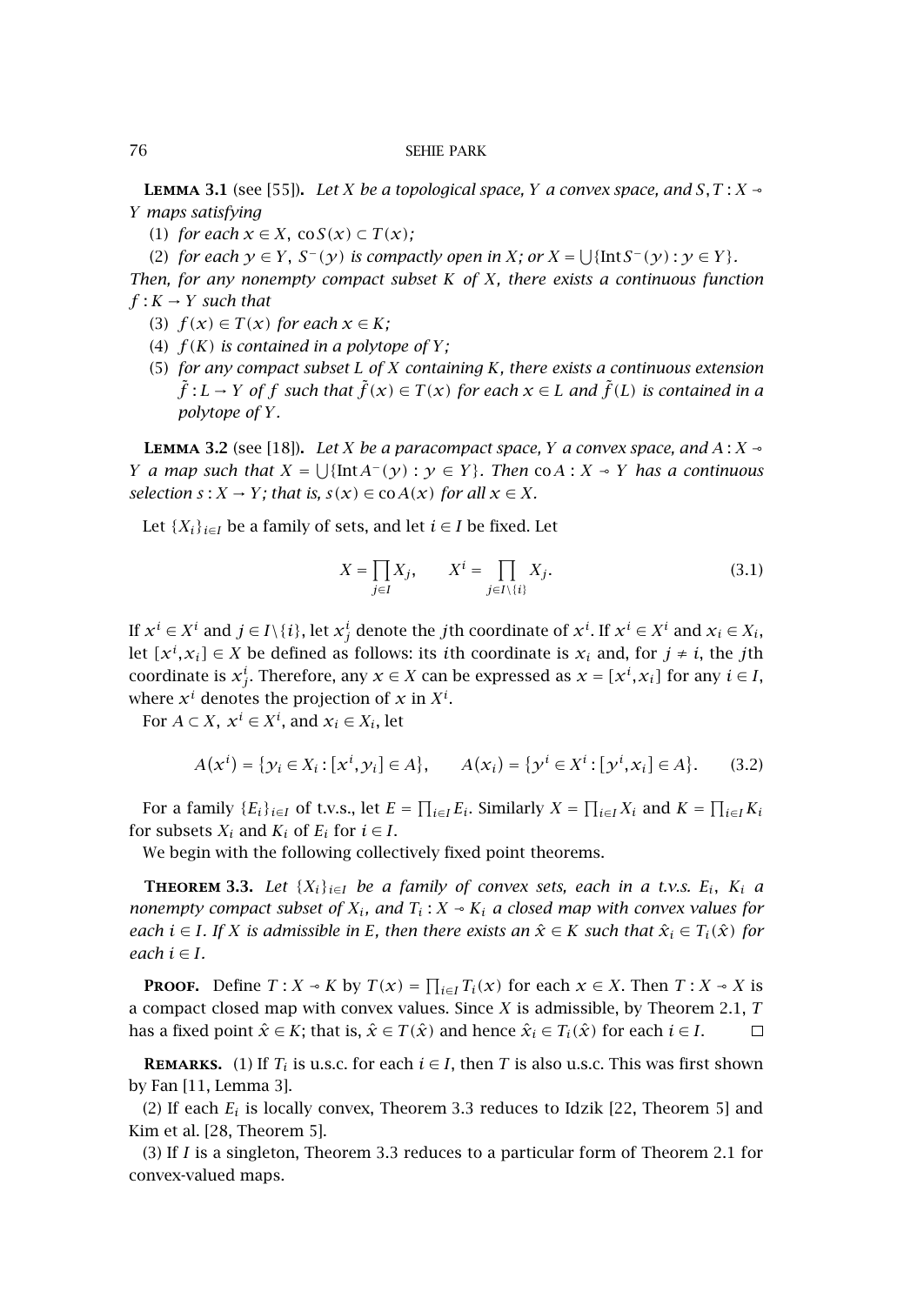<span id="page-4-0"></span>**THEOREM** 3.4. *Let*  $\{X_i\}_{i \in I}$  *and*  $\{K_i\}_{i \in I}$  *be the same as in [Theorem 3.3.](#page-3-0) For each*  $i \in I$ *, let*  $S_i$ ,  $T_i$  :  $X \sim K_i$  *be maps satisfying* 

- (1) *for each*  $x \in X$ , co $S_i(x) \subset T_i(x)$ *;*
- (2)  $D = \text{co } K \subset \bigcup_{\mathcal{Y} \in K_i} \text{Int } S_i^-(\mathcal{Y})$ *.*

*If D is admissible in E, then there exists an*  $\hat{x} \in K$  *such that*  $\hat{x}_i \in T_i(\hat{x})$  *for each*  $i \in I$ *.* 

**PROOF.** Since *K* is compact in *E*,  $D = \text{co } K$  is  $\sigma$ -compact (see Lassonde [\[35\]](#page-18-0)) and hence Lindelöf. Since *D* is regular, we know that *D* is paracompact. Consider *S*<sub>*i*</sub> | *D* → *K<sub>i</sub>*. Note that *D* =  $\bigcup_{y \in K_i} (IntS_i^-(y)) \cap D$  by (2) and  $Int_D(S_i|_D)^-(y) = (IntS_i^-(y)) \cap D$ for  $y \in K_i$ . Therefore, by [Lemma 3.2,](#page-3-0)  $(\cos i)|_D : D \rightarrow X_i$  has a continuous selection *s<sub>i</sub>* : *D* → *K<sub>i</sub>* such that  $s_i(x) \in \cos(i)$  ⊂  $T_i(x)$  for each  $x \in D$ . Define  $s : D \to K$  by  $s(x) = \prod_{i \in I} s_i(x)$  for  $x \in D$ . Since *D* is an admissible convex subset of *E* and  $s : D \to D$ is a continuous compact map, by [Theorem 2.1,](#page-2-0) *s* has a fixed point  $\hat{x} \in K$ ; that is,  $\hat{x}$  = *s*( $\hat{x}$ ) and hence  $\hat{x}_i$  = *s<sub>i</sub>*( $\hat{x}$ ) ∈ *T<sub>i</sub>*( $\hat{x}$ ) for each *i* ∈ *I*. This completes the proof.  $\Box$ 

**EXAMPLES.** (1) Yannelis and Prabhakar [\[73,](#page-20-0) Theorem 3.2]: *I* is a singleton,  $E_i$  is locally convex,  $S_i = T_i$ , and  $X_i$  is paracompact.

(2) Ding, Kim, and Tan  $[10,$  Theorem 2]: each  $E_i$  is locally convex.

(3) Husain and Tarafdar [\[20,](#page-18-0) Theorem 2.2]: each *Ei* is locally convex.

If all *Xi*'s are compact in Theorem 3.4, we do not need the admissibility of *X* as follows.

**THEOREM** 3.5. *Let*  $\{X_i\}_{i \in I}$  *be a family of compact convex spaces and, for each*  $i \in I$ *, let*  $S_i$ ,  $T_i$  :  $X \sim X_i$  *be maps satisfying* 

(1) co $S_i(x)$  ⊂  $T_i(x)$  *for each*  $x \in X$ *; and* 

(2)  $X = \bigcup_{y \in X_i} \text{Int} S_i^-(y)$ *.* 

*Then there exists an*  $\hat{x} \in X$  *such that*  $\hat{x}_i \in T_i(\hat{x})$  *for all*  $i \in I$ *.* 

**PROOF.** By [Lemma 3.1,](#page-3-0) for each  $i \in I$ ,  $T_i$  has a continuous selection  $f_i : X \to K_i$ , where  $K_i$  is a polytope in  $X_i$ . Note that each  $K_i$  is a compact convex subset of a finite dimensional space  $E_i$ , which is a locally convex t.v.s. Define a map  $f: K \to K$  by  $f(x) =$  $\prod_{i \in I} f_i(x)$  *for*  $x \in K$ *. Note that <i>f* is continuous and that *K* is admissible as a convex subset of a locally convex t.v.s. *E*. Therefore, by [Theorem 2.1,](#page-2-0) we have a fixed point  $\hat{x} \in X$  of *f*; that is,  $\hat{x}_i = f_i(\hat{x}) \in T_i(\hat{x})$  for all  $i \in I$ . This completes the proof.  $\Box$ 

**EXAMPLES.** (1) If *I* is a singleton and  $S_i = T_i$ , then Theorem 3.5 reduces to the wellknown Fan-Browder fixed point theorem (see Park [\[47\]](#page-19-0)).

(2) For the case *I* is a singleton, Theorem 3.5 was due to Ben-El-Mechaiekh et al. [\[4,](#page-17-0) Theorem 1] and Simons [\[64,](#page-20-0) Theorem 4.3]. This was extended by many authors (see Park [\[47\]](#page-19-0)).

**4. Intersection theorems for sets with convex sections.** The collectively fixed point theorems in [Section 3](#page-2-0) can be reformulated to generalize various von Neumann type intersection theorems for sets with convex sections as follows.

**THEOREM** 4.1. Let  $\{X_i\}_{i\in I}$  be a family of convex sets, each in a t.v.s.  $E_i$ ,  $K_i$  a *nonempty compact subset of*  $X_i$ *, and*  $A_i$  *a closed subset of*  $X$  *such that*  $A_i(x^i)$  *is a nonempty convex subset of*  $K_i$  *for each*  $x^i \in X^i$  *and each*  $i \in I$ *. If X is admissible in E*, *then*  $\bigcap_{i \in I} A_i \neq \emptyset$ *.*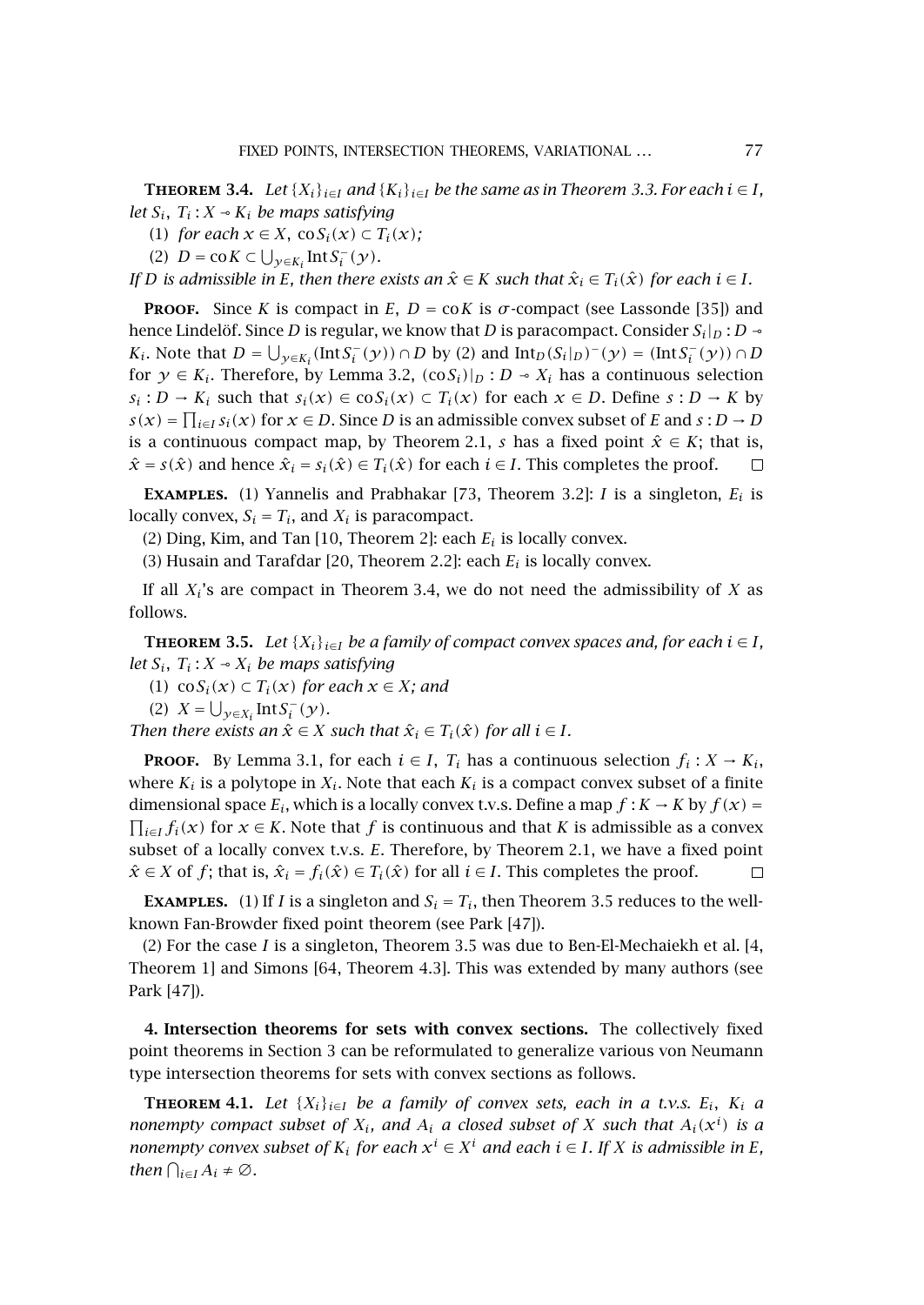**PROOF.** We use [Theorem 3.3](#page-3-0) with  $T_i$ :  $X \sim K_i$  defined by  $T_i(x) = A_i(x^i)$  for  $x \in X$ . Then, for each  $x \in X$ , we have

$$
(x, y) \in \text{Gr}(T_i) \iff (x_i, x^i) \in X_i \times X^i \text{ and } y \in A_i(x^i) \subset K_i
$$
  

$$
\iff (x_i, x^i, y) \in X_i \times (A_i \cap (X^i \times K_i)),
$$
\n
$$
(4.1)
$$

which implies that  $\text{Gr}(T_i)$  is closed in  $X \times K_i$ . Hence, each  $T_i$  is a closed map with nonempty convex values. Therefore, by [Theorem 3.3,](#page-3-0) there exists an  $\hat{x} \in K$  such that  $\hat{x}_i \in T_i(\hat{x})$  for all  $i \in I$ . Since  $\hat{x}_i \in K_i \subset X_i$ , we have  $\hat{x} = [\hat{x}^i, \hat{x}_i] \in A_i$  for all  $i \in I$ . This completes the proof.  $\Box$ 

**EXAMPLES.** (1) von Neumann [\[71\]](#page-20-0):  $I = \{1, 2\}$  and  $E_i$  are Euclidean.

(2) Fan [\[11,](#page-17-0) Theorem 2]:  $E_i$  are locally convex and  $X_i = K_i$  for all  $i \in I$ . This result was applied in [\[11\]](#page-17-0) to obtain a minimax theorem generalizing von Neumann's and Ville's. (3) Idzik [\[22,](#page-18-0) Corollary 1]: each *Ei* is locally convex.

Note that, as the von Neumann intersection theorem is equivalent to Kakutani's fixed point theorem, Theorems [3.3](#page-3-0) and [4.1](#page-4-0) are easily seen to be equivalent.

From [Theorem 3.4,](#page-4-0) we have the following equivalent form.

**THEOREM 4.2.** Let  $\{X_i\}_{i\in I}$  and  $\{K_i\}_{i\in I}$  be the same as in [Theorem 4.1.](#page-4-0) For each  $i \in I$ ,  $A_i$  *and*  $B_i$  *are subsets of X satisfying* 

- (1) *for each*  $x^i$  ∈  $X^i$ ,  $\emptyset$  = co $B_i(x^i)$  ⊂  $A_i(x^i)$  ⊂  $K_i$ *; and*
- (2) *for each*  $y \in K_i$ ,  $B_i(y)$  *is open in*  $X^i$ *.*

*If*  $\cot K$  *is admissible in E*, then we have  $\bigcap_{i\in I}A_i\neq\emptyset$ .

**PROOF.** We apply [Theorem 3.4](#page-4-0) with  $S_i$ ,  $T_i$ :  $X \sim K_i$  given by  $S_i(x) = B_i(x^i)$  and  $T_i(x) = A_i(x^i)$  for each  $x \in X$ . Then, for each  $i \in I$ , we have the following:

- (a) for each  $x \in X$ , we have  $\cos(i(x) \subset T_i(x) \subset K_i$ ;
- (b) for each  $y \in K_i$ ,

$$
x \in S_i^-(y) \Longleftrightarrow y \in S_i(x) \Longleftrightarrow (x, y) \in \text{Gr}(S_i) \subset X \times K_i \tag{4.2}
$$

and, on the other hand,

$$
x \in S_i^-(y) \Longleftrightarrow y \in S_i(x) = B_i(x^i) \Longleftrightarrow (x^i, y) \in B_i.
$$
\n(4.3)

Hence,

$$
S_i^-(y) = \{x = [x^i, x_i] \in X : x^i \in B_i(y), x_i \in X_i\} = B_i(y) \times X_i.
$$
 (4.4)

Note that  $S_i^-(y)$  is open in  $X = X^i \times X_i$ .

Therefore, by [Theorem 3.4,](#page-4-0) there exists an  $\hat{x} \in K$  such that  $\hat{x} \in T\hat{x} = \prod_{i \in I} T_i(\hat{x})$ ; that is,  $\hat{x}_i \in T_i(\hat{x}) = A_i(\hat{x}^i)$  for all  $i \in I$ . Hence,  $\hat{x} = [\hat{x}^i, \hat{x}_i] \in \bigcap_{i \in I} A_i \neq \emptyset$ . This completes the proof.  $\Box$ 

From [Theorem 3.5,](#page-4-0) we have the following equivalent form.

<span id="page-5-0"></span>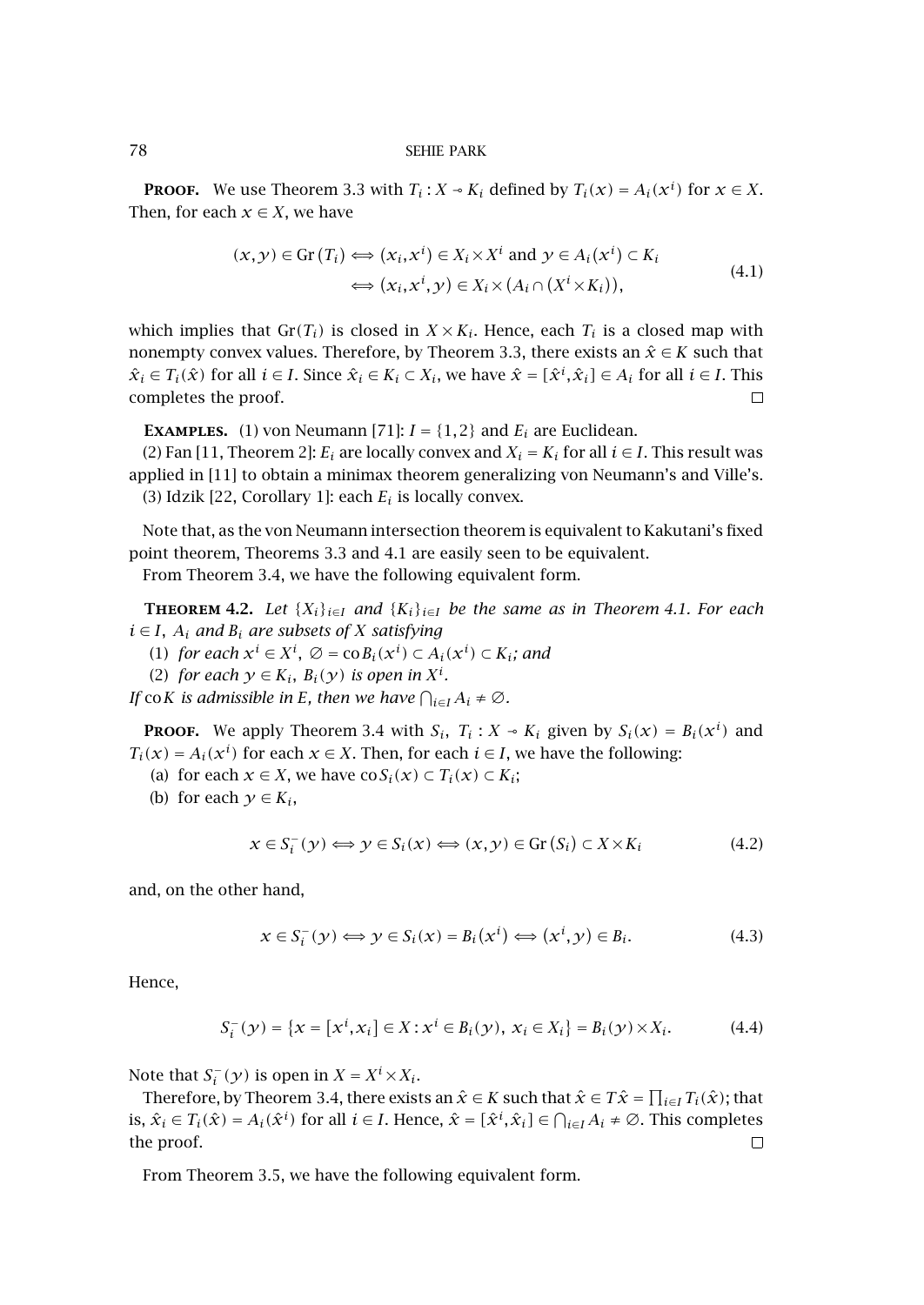<span id="page-6-0"></span>**THEOREM 4.3.** *Let*  $\{X_i\}_{i \in I}$  *be a family of compact convex spaces and, for each*  $i \in I$ *, let Ai and Bi are subsets of X satisfying the following:*

(1) *for each*  $x^i \in X^i$ ,  $\varnothing = \text{co} B_i(x^i) \subset A_i(x^i)$ ; and

(2) *for each*  $y \in X_i$ ,  $B_i(y)$  *is open in*  $X^i$ .

*Then we have*  $\bigcap_{i \in I} A_i \neq \emptyset$ *.* 

**PROOF.** Apply [Theorem 3.5](#page-4-0) instead of [Theorem 3.4](#page-4-0) and follow the proof of [Theorem 4.2.](#page-5-0)  $\Box$ 

**EXAMPLES.** (1) Fan [\[12,](#page-18-0) Théorème 1]: *I* is finite and  $A_i = B_i$  for all  $i \in I$ .

(2) Fan [\[13,](#page-18-0) Theorem 1']:  $I = \{1, 2\}$  and  $A_i = B_i$  for all  $i \in I$ .

From these results, Fan [\[13\]](#page-18-0) deduced an analytic formulation, fixed point theorems, extension theorems of monotone sets, and extension theorems for invariant vector subspaces.

(3) Ma [\[37,](#page-19-0) Theorem 2]:  $A_i = B_i$  for all  $i \in I$ .

(4) Chang [\[9,](#page-17-0) Theorem 4.2] first obtained Theorem 4.3 with a different proof. She also obtained a noncompact version of Theorem 4.3 as [\[9,](#page-17-0) Theorem 4.3].

**5. Quasi equilibrium problems.** [Theorem 3.3](#page-3-0) can be reformulated to the form of a quasi-equilibrium theorem as follows.

**THEOREM** 5.1. Let  $\{X_i\}_{i\in I}$  be a family of convex sets, each in a t.v.s.  $E_i$ ,  $K_i$  a *nonempty compact subset of*  $X_i$ ,  $S_i$ :  $X \sim K_i$  *a closed map, and*  $f_i$ ,  $g_i$ :  $X = X^i \times X_i \to \mathbb{R}$ *u.s.c. functions for each*  $i \in I$ *. Suppose that for each*  $i \in I$ *,* 

(1)  $g_i(x) \leq f_i(x)$  for each  $x \in X$ ;

(2) *the function Mi, defined on X by*

$$
M_i(x) = \max_{\mathcal{Y} \in S_i(x)} g_i(x^i, \mathcal{Y}), \tag{5.1}
$$

*is l.s.c.; and*

(3) *for each*  $x \in X$ *, the set* 

$$
\{y \in S_i(x) : f_i(x^i, y) \ge M_i(x)\},\tag{5.2}
$$

*is convex.*

*If X* is admissible in *E*, then there exists an  $\hat{x} \in K$  such that for each  $i \in I$ ,

$$
\hat{\mathbf{x}}_i \in S_i(\hat{\mathbf{x}}), \quad f_i(\hat{\mathbf{x}}^i, \hat{\mathbf{x}}_i) \ge M_i(\hat{\mathbf{x}}). \tag{5.3}
$$

**PROOF.** For each  $i \in I$ , define a map  $T_i : X \rightarrow K_i$  by

$$
T_i(x) = \{ y \in S_i(x) : f_i(x^i, y) \ge M_i(x) \},
$$
\n(5.4)

for  $x \in X$ . Note that each  $T_i(x)$  is nonempty by (1) since  $S_i(x)$  is compact and  $g_i(x^i, \cdot)$ is u.s.c. on  $S_i(x)$ . We show that  $Gr(T_i)$  is closed in  $X \times K_i$ . In fact, let  $(x_\alpha, y_\alpha) \in Gr(T_i)$ and  $(x_{\alpha},y_{\alpha}) \rightarrow (x,y)$ . Then

$$
f_i(x^i, y) \ge \overline{\lim_{\alpha}} f_i(x^i_{\alpha}, y_{\alpha}) \ge \overline{\lim_{\alpha}} M_i(x_{\alpha})
$$
  
 
$$
\ge \underline{\lim_{\alpha}} M_i(x_{\alpha}) \ge M_i(x)
$$
 (5.5)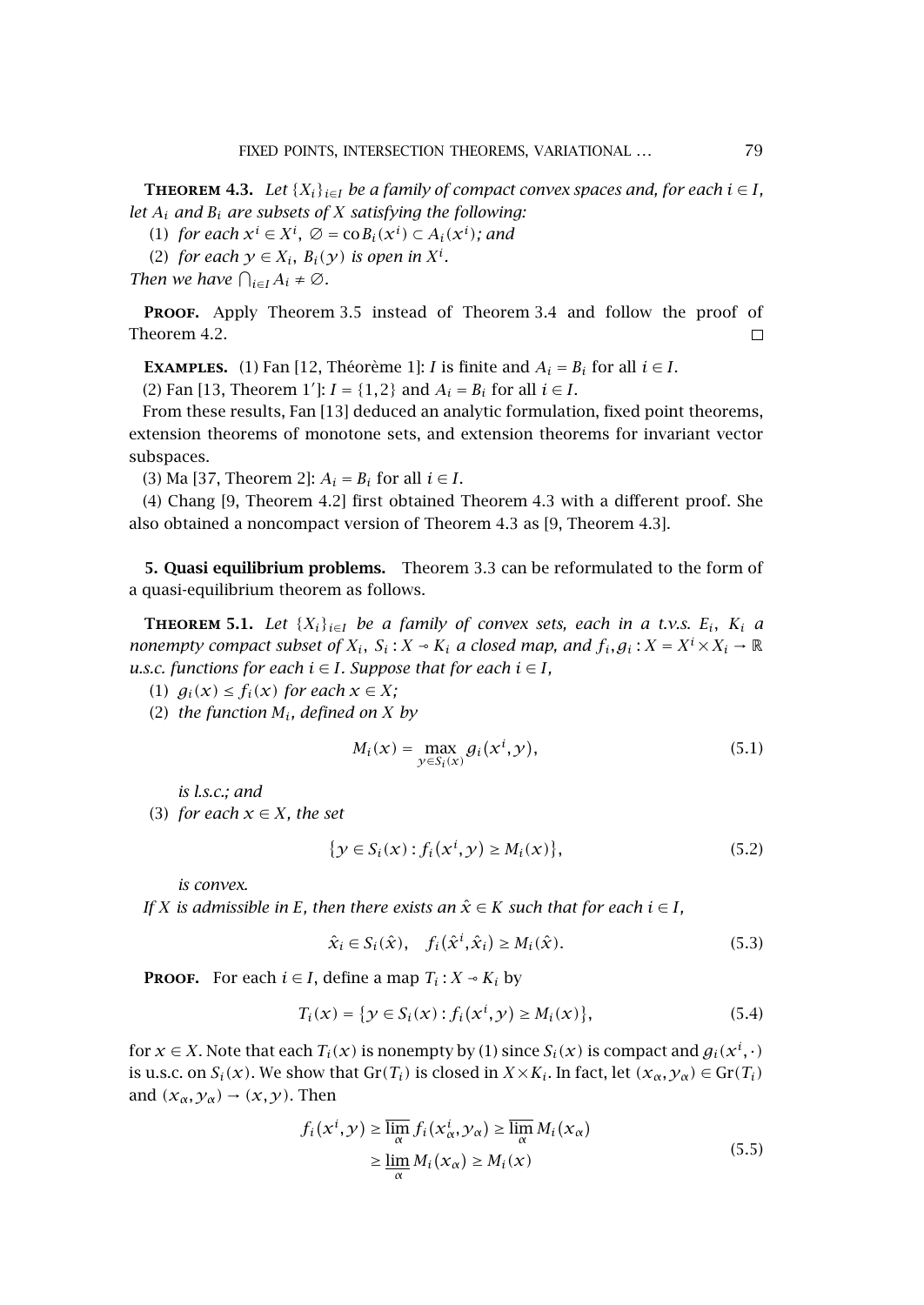<span id="page-7-0"></span>and, since  $Gr(S_i)$  is closed in  $X \times K_i$ ,  $\gamma_\alpha \in S_i(\mathcal{X}_\alpha)$  implies  $\gamma \in S_i(\mathcal{X})$ . Hence  $(\mathcal{X}, \mathcal{Y}) \in$ Gr( $T_i$ ). Now we apply [Theorem 3.3.](#page-3-0) Then there exists an  $\hat{x} \in K$  such that  $\hat{x}_i \in T_i(\hat{x})$ for each  $i \in I$ ; that is,  $\hat{x}_i \in S_i(\hat{x})$  and  $f_i(\hat{x}^i, \hat{x}_i) \geq M_i(\hat{x})$ . This completes the proof.  $\Box$ 

**Example.** Idzik [\[21,](#page-18-0) Theorem 7], Marchi and Martínez-Legas [\[38,](#page-19-0) Theorem 5.1, Corollary 5.1]: each  $E_i$  is locally convex,  $f_i = g_i$  is continuous, and  $S_i$  is continuous. In this case, (2) follows from Berge's theorem.

If  $f_i = g_i = 0$ , then [Theorem 5.1](#page-6-0) reduces to [Theorem 3.3.](#page-3-0)

We have another quasi-equilibrium theorem equivalent to [Theorem 2.1](#page-2-0) by following the proof of [Theorem 5.1.](#page-6-0)

**THEOREM** 5.2. Let *X* be an admissible convex subset of a t.v.s. E,  $f: X \times X \to \mathbb{R}$  and *u.s.c. function, and*  $S: X \rightarrow X$  *a compact closed map. Suppose that* 

(1) *the function M defined on X by*

$$
M(x) = \max_{y \in S(x)} f(x, y) \quad \text{for } x \in X,
$$
 (5.6)

*is l.s.c.; and*

(2) *for each*  $x \in X$ *, the set* 

$$
\{y \in S(x) : f(x, y) = M(x)\}\tag{5.7}
$$

*is acyclic.*

*Then there exists an*  $\hat{x} \in X$  *such that* 

$$
\hat{x} \in S(\hat{x}), \quad f(\hat{x}, \hat{x}) = M(\hat{x}). \tag{5.8}
$$

**EXAMPLES.** (1) If  $f(x, y) = 0$  for all  $x, y \in X$ , then Theorem 5.2 reduces to [Theorem 2.1.](#page-2-0) If *f* and *S* are continuous, then condition (1) holds by Berge's theorem.

(2) For a locally convex t.v.s. *E*, particular forms of Theorem 5.2 were obtained by Takahashi [\[67,](#page-20-0) Theorem 4] and Im and Kim [\[24,](#page-18-0) Theorem 1]. Those authors applied their results to best approximation problems and optimization problems, respectively (see also Park [\[48\]](#page-19-0) and Park and Chen [\[56\]](#page-19-0)).

**6. Applications to variational inequalities.** Theorem 5.2 can be used to give simple proofs of the variational inequalities of the Hartman-Stampacchia-Browder type as follows:

(i) Hartman and Stampacchia [\[16,](#page-18-0) Lemma 3.1]: *let K be a compact convex set in* R*<sup>n</sup> and*  $B: K \to \mathbb{R}^n$  *a* continuous map. Then there exists a  $u_0 \in K$  such that

$$
\langle B(u_0), v - u_0 \rangle \ge 0 \quad \forall \ v \in K. \tag{6.1}
$$

Put *X* = *K*,  $f(x, y) = \langle B(x), -y \rangle$ ,  $S(x) = K$  for  $x, y \in K$ , and apply Theorem 5.2.

(ii) Browder [\[6,](#page-17-0) Theorem 3], [\[7,](#page-17-0) Theorem 2]: *let E be a t.v.s. on which its topological dual*  $E^*$  *is equipped with a topology such that the pairing*  $\langle , \rangle : E^* \times E \to \mathbb{R}$  *is continuous. Let K be an admissible compact convex subset of E*, and  $T: K \to E^*$  *continuous. Then there exists a*  $u_0 \in K$  *such that* 

$$
\langle T(u_0), v - u_0 \rangle \ge 0 \quad \forall \, v \in K. \tag{6.2}
$$

Apply Theorem 5.2 as in (i).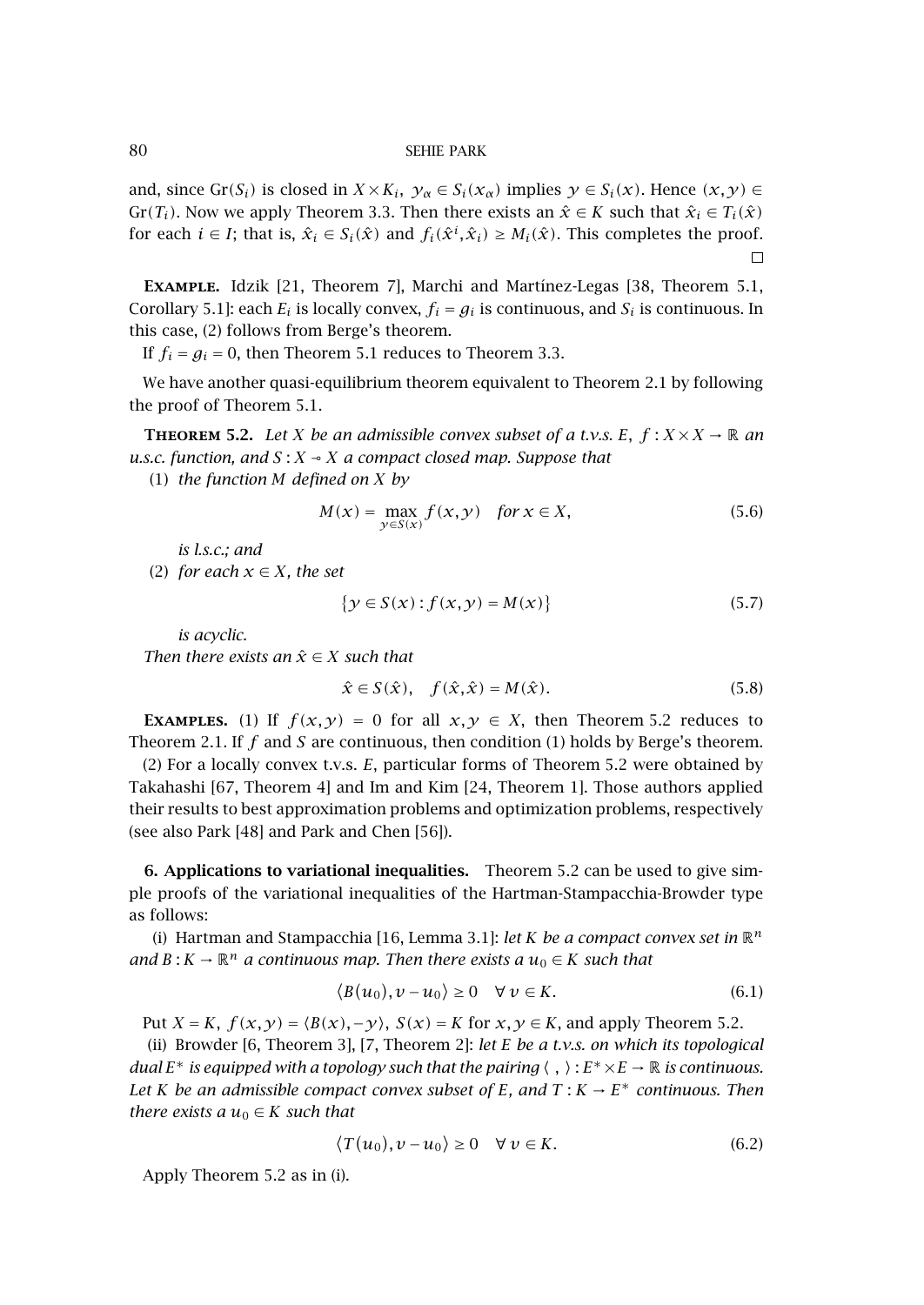(iii) Lions and Stampacchia [\[36\]](#page-19-0), Stampacchia [\[66\]](#page-20-0), and Mosco [\[39\]](#page-19-0): *let V be an inner product space, X a compact convex subset of V, and*  $a: V \times V \rightarrow \mathbb{R}$  *a continuous bilinear form on V. Then for every*  $v' \in V^*$ , there exists a (unique) vector  $u \in X$  such that

$$
a(u, u - w) \le \langle v', u - w \rangle \quad \forall \, w \in X. \tag{6.3}
$$

Put  $E = V$ ,  $S(x) = X$  for  $x \in X$ ,

$$
f(u, w) = a(u, -w) - \langle v', -w \rangle \quad \forall u, w \in X,
$$
\n(6.4)

and apply [Theorem 5.2.](#page-7-0)

(iv) Karamardian [\[27,](#page-18-0) Lemma 3.2]: *let X be an admissible compact convex subset of a t.v.s. E, F a topological space,*  $g: X \to F$  *a* function, and  $\psi: X \times F \to \mathbb{R}$  *a* function. If *for each*  $\gamma \in F$ ,  $\psi(\cdot, \gamma)$  *is quasiconvex on X and the function*  $(u, v) \rightarrow \psi(u, g(v))$  *is continuous on*  $X \times X$ *, then there exists an*  $\bar{x} \in X$  *such that* 

$$
\psi(\bar{x}, g(\bar{x})) \le \psi(x, g(\bar{x})) \quad \forall x \in X.
$$
\n(6.5)

Put  $S(x) = X$ ,  $f(x, y) = -\psi(y, g(x))$  for  $x, y \in X$ , and apply [Theorem 5.2.](#page-7-0)

Note that Karamardian [\[27\]](#page-18-0) applied (iv) to obtain a variational inequality (v) below, Fan's best approximation theorem, and a solution of the generalized complementarity theorem [\[27,](#page-18-0) Theorem 3.1].

(v) Karamardian [\[27,](#page-18-0) Corollary 3.1], Juberg and Karamardian [\[25,](#page-18-0) Lemma], Park [\[45,](#page-19-0) Corollary 1.3]: *let X be an admissible compact convex subset of a t.v.s. E, F a topological space, and*  $\langle , \rangle$ :  $F \times E \rightarrow \mathbb{R}$  *a function which is linear in the second variable. Suppose that*  $g: X \to F$  *is a function such that*  $(x, y) \mapsto \langle g(x), y \rangle$  *is continuous on*  $X \times E$ *. Then there exists an*  $\bar{x} \in X$  *such that* 

$$
\langle g(\bar{x}), \mathcal{Y} - \bar{x} \rangle \ge 0 \quad \forall \mathcal{Y} \in X. \tag{6.6}
$$

Put  $S(x) = X$ ,  $f(x, y) = \langle g(x), -y \rangle$  for  $x, y \in X$ , and apply [Theorem 5.2.](#page-7-0)

(vi) Parida, Sahoo, and Kumar [\[43,](#page-19-0) Theorem 3.1], Behera and Panda [\[1,](#page-17-0) Theorem 2.2], Siddiqi, Khaliq, and Ansari [\[63\]](#page-20-0): *let X be an admissible compact convex subset of a t.v.s. E on which*  $E^*$  *is equipped with a topology such that the pairing*  $\langle , \rangle : E^* \times E \to \mathbb{R}$  *is continuous,*  $T: X \to E^*$  *and*  $\theta: X \times X \to E$  *continuous maps such that* 

 $(T(y), \theta(y, y)) \ge 0$  *for all*  $y \in X$ ; *and* 

(2) *for each*  $y \in X$ , *the function*  $\langle Ty, \theta(\cdot, y) \rangle : X \to \mathbb{R}$  *is quasiconvex. Then there exists an*  $x_0 \in X$  *such that* 

$$
\langle T(x_0), \theta(y, x_0) \rangle \ge 0 \quad \forall \ y \in X. \tag{6.7}
$$

Put  $S(x) = X$ ,  $f(x, y) = -\langle T(x), \theta(y, x) \rangle$  for  $x, y \in X$ , and apply [Theorem 5.2.](#page-7-0)

**REMARKS.** (1) Note that the statements (ii)–(vi) are more general than the original ones.

(2) In the frame of the KKM theory, some of  $(i)-(vi)$  can be obtained without assuming the admissibility. However, in this section, we want to show the applicability of [Theorem 2.1.](#page-2-0)

(3) In [\[59\]](#page-20-0), using the Idzik fixed point theorem [\[23\]](#page-18-0), different versions of results of this section were given.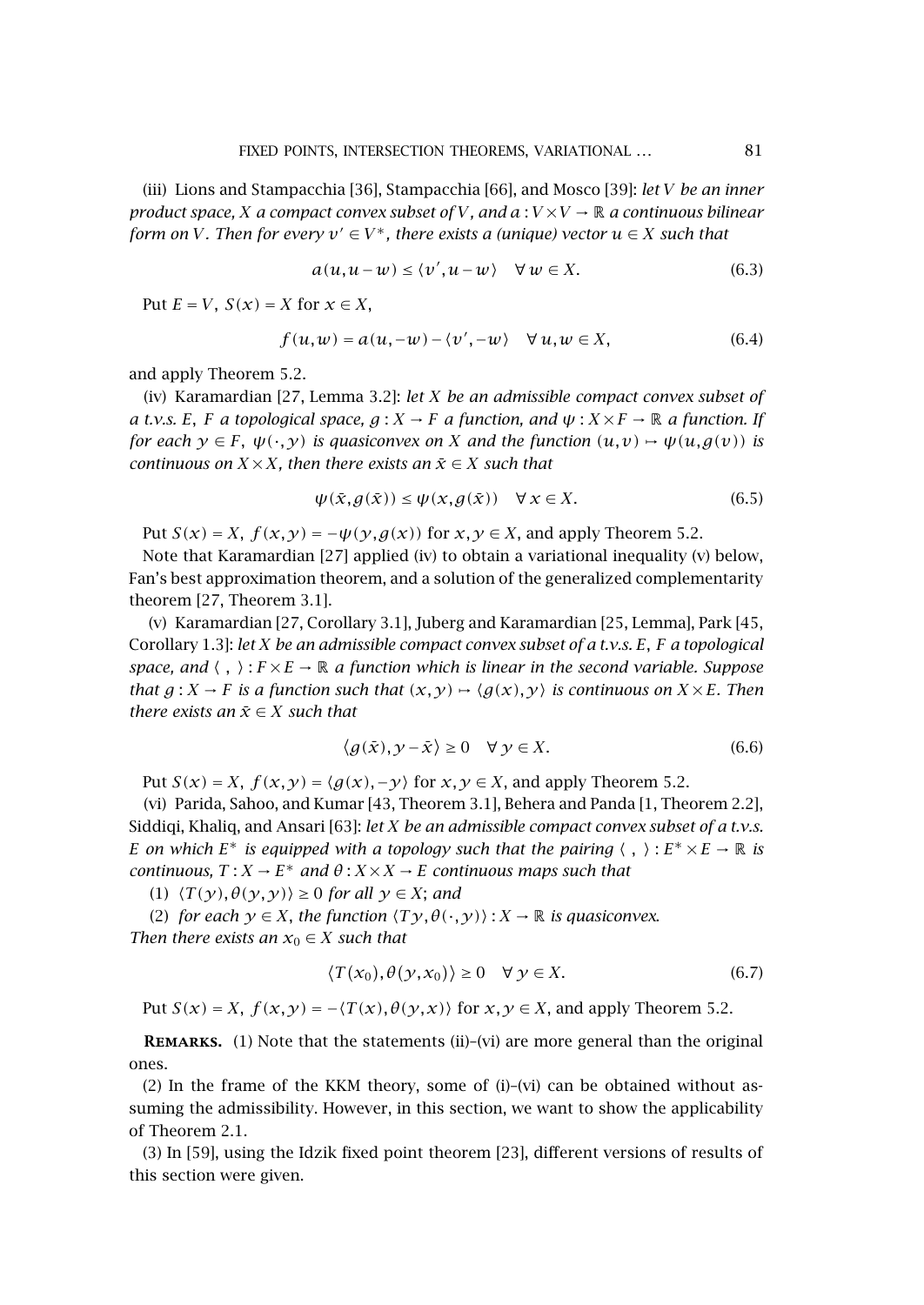**7. More variational inequalities.** From [Theorem 3.4](#page-4-0) we have the following.

**Theorem 7.1.** *Let X be a convex subset of a t.v.s. E, K a nonempty compact subset of X, and S,T* : *X*  $\sim$  *K a map such that* 

- (1) *for each*  $x \in X$ ,  $\cos(x) \subset T(x)$ *; and*
- (2) {Int*S*−*(y)*}*y*∈*<sup>K</sup> covers X.*

*If* co*K is admissible in E, then T has a fixed point.*

**REMARK.** Theorem 7.1 for  $S = T$  is due to Ben-El-Mechaiekh et al. [\[3,](#page-17-0) Theorem 3.2] whenever *E* is locally convex. Ben-El-Mechaiekh [\[2\]](#page-17-0) raised a question whether the local convexity can be eliminated. Later, Kim and Tan [\[30\]](#page-18-0), Zhang [\[74\]](#page-20-0), Chang and Zhang [\[8\]](#page-17-0) used Theorem 7.1 for  $S = T$  for a locally convex t.v.s. to obtain a type of variational inequalities.

From Theorem 7.1, we deduce the following equilibrium theorem.

**THEOREM** 7.2. Let *X* be a convex subset of a t.v.s.,  $p, q: X \times X \rightarrow \mathbb{R}$  functions, and *K a nonempty compact subset of X. Suppose that*

- (1)  $q(x,x) \leq 0$  *for all*  $x \in K$ ;
- (2) *for each*  $y \in K$ ,  $\{x \in X : p(x, y) > 0\}$  *is open in X;*

(3) *for each*  $x \in X$ ,  $\{y \in K : q(x, y) > 0\} \supseteq c_0\{y \in K : p(x, y) > 0\}$ ; and

(4)  $p(x, y) \le 0$  *for all*  $x \in X$  *and*  $y \in X \setminus K$ *.* 

*If* co*K is admissible, then there exists an*  $x_0 \in X$  *such that* 

$$
p(x_0, y) \le 0 \quad \forall \ y \in X. \tag{7.1}
$$

**PROOF.** Suppose that for each  $x \in X$ , there exists a  $\gamma \in K$  such that  $p(x, y) > 0$ and hence  $q(x, y) > 0$  by (3). Define  $S, T : X \rightarrow K$  by

$$
S(x) = \{ y \in K : p(x, y) > 0 \}, \qquad T(x) = \{ y \in K : q(x, y) > 0 \}
$$
(7.2)

for each  $x \in X$ . Then

(i) for each  $x \in X$ , co $S(x) \subset T(x)$  by (3); and

(ii) for each 
$$
x \in X
$$
, there exists a  $y \in K$  such that  $y \in S(x)$  or  $x \in S^-(y) = \{x \in X : p(x, y) > 0\}$ . Since  $S^-(y)$  is open in  $X$  by (2),  $X$  is covered by  $\{\text{Int}S^-(y)\}_{y \in K}$ .

Therefore, by Theorem 7.1, *T* has a fixed point  $\hat{x} \in X$ ; that is,  $\hat{x} \in T(\hat{x})$ . Hence,  $\hat{x} \in K$ and  $q(\hat{x}, \hat{x}) > 0$ . This contradicts (1). Therefore, there exists an  $x_0 \in X$  such that

$$
p(x_0, y) \le 0 \quad \forall \ y \in K. \tag{7.3}
$$

 $\Box$ 

However, this inequality holds for all  $y \in X$  because of (4).

Let  $K$  be the real field  $R$  or the complex field  $C$ . In order to obtain variational inequalities related to multimaps, we need the following simple consequence of Berge's theorem.

**Lemma 7.3.** *Let E be a t.v.s. over* K*, X a nonempty subset of E, F a topological space, T* : *X*  $\rightarrow$  *F* an u.s.c. map with compact values, and  $\langle , \rangle$  :  $F \times E \rightarrow \mathbb{K}$  a function such that *for each*  $y \in E$ ,  $(f, x) \mapsto \text{Re}\langle f, x - y \rangle$  *is l.s.c. on*  $F \times X$ *. Then for each*  $y \in E$ *, the function* 

<span id="page-9-0"></span>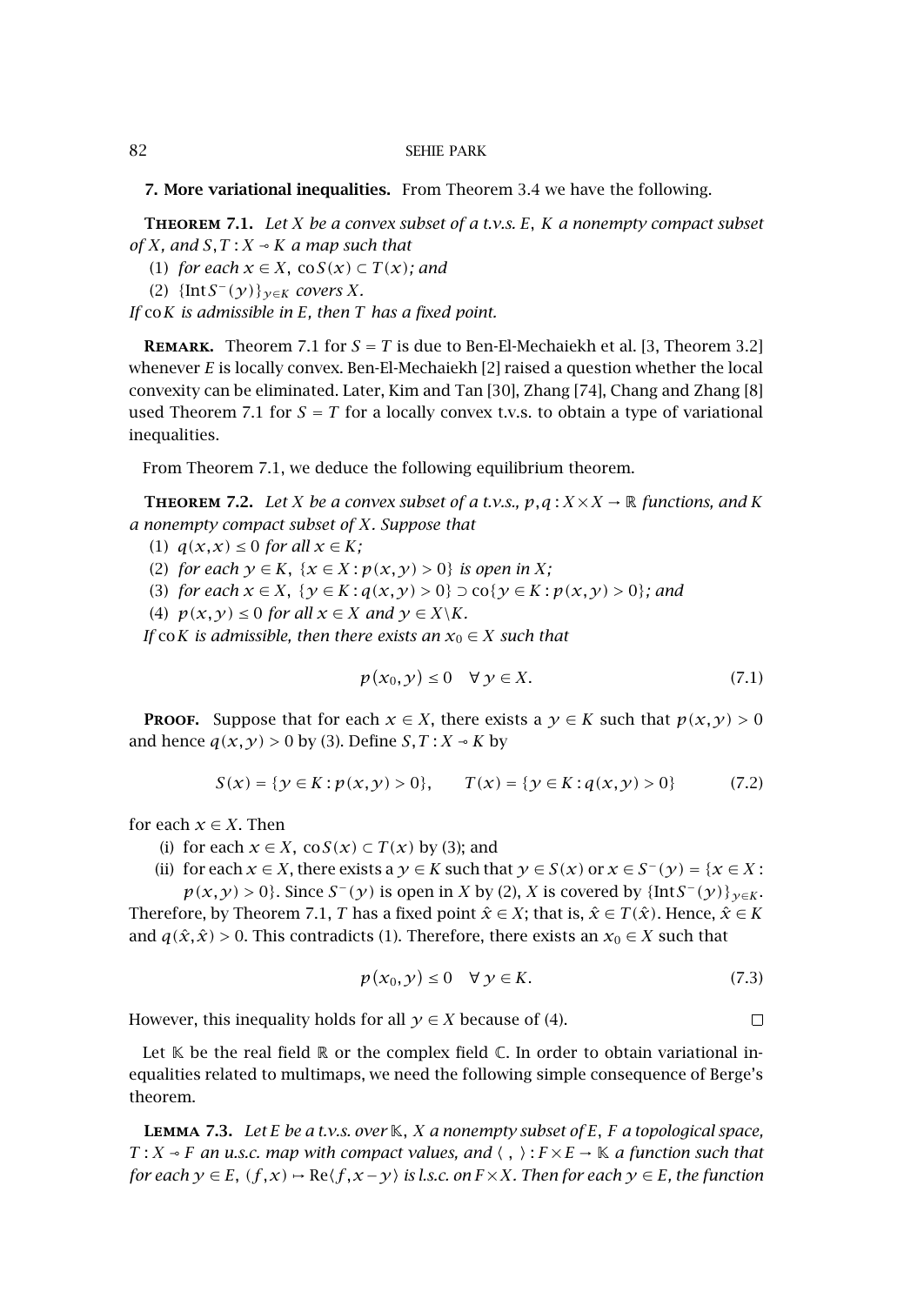$$
x \mapsto \inf_{f \in T(x)} \text{Re}\langle f, x - y \rangle \tag{7.4}
$$

<span id="page-10-0"></span>*is l.s.c. on X.*

**Remark.** [Lemma 7.3](#page-9-0) was recently given by Park and Chen [\[57,](#page-19-0) Lemma 2]. From [Lemma 7.3,](#page-9-0) we deduce the following.

**LEMMA** 7.4. Let *E* be a t.v.s. over K, *F* a vector space over K, and  $\langle , \rangle : F \times E \to \mathbb{K}$ *a* bilinear function. Let *X* be a nonempty bounded subset of *E* such that, for each  $z \in$ *F,*  $\gamma \mapsto \langle z, \gamma \rangle$  *is continuous on X. Suppose that F has the n*(*F, E)-topology; that is, the topology of uniform convergence on bounded subsets of*  $E$ *, and*  $T : X \rightarrow F$  *is u.s.c. with compact values. Then for each*  $y \in E$ *, the function* 

$$
x \mapsto \inf_{f \in T(x)} \text{Re}\langle f, x - y \rangle \tag{7.5}
$$

*is l.s.c. on X.*

**PROOF.** As in Kum [\[33,](#page-18-0) Lemma B], the pairing  $\langle , \rangle : F \times X \to \mathbb{K}$  is continuous. Therefore, by [Lemma 7.3,](#page-9-0) the proof is completed.  $\Box$ 

**REMARKS.** (1) Note that if  $F = E^*$ , the topological dual of *E*, then  $y \mapsto \langle z, y \rangle$  is obviously continuous for each  $z \in E^*$ .

(2) Particular forms of Lemma 7.4 were due to Browder [\[6,](#page-17-0) Lemma 1], Shih and Tan [\[62,](#page-20-0) Lemma 1], Kim and Tan [\[30,](#page-18-0) Lemma 2], and Chang and Zhang [\[8,](#page-17-0) Lemma 2] with proofs more lengthy than ours.

The following is the main result of [Section 7.](#page-9-0)

**Theorem 7.5.** *Let X be a bounded convex subset of a t.v.s. E over* K*,* K *a nonempty compact subset of X, F a vector space over* K *with the*  $\eta(F,E)$ *-topology, and*  $\langle , \rangle$ :  $F \times E \to \mathbb{K}$  *a bilinear function such that, for each*  $z \in F$ ,  $y \mapsto \langle z, y \rangle$  *is continuous on X. Let*  $T: X \rightarrow F$  *be an u.s.c. map with compact values, and*  $\alpha: X \times X \rightarrow \mathbb{R}$  *a function such that*

- (1) *for each*  $x \in X$ ,  $\alpha(x, x) = 0$ ,  $\alpha(x, \cdot)$  *is concave, and*  $\alpha(\cdot, x)$  *is l.s.c.; and*
- (2) *for each*  $x \in X$  *and*  $y \in X \backslash K$ *,*

$$
\inf_{f \in T(x)} \text{Re}\langle f, x - y \rangle + \alpha(x, y) \le 0. \tag{7.6}
$$

*If* co*K is admissible, then there exists an*  $x_0 \in X$  *such that* 

$$
\inf_{f \in T(x_0)} \operatorname{Re} \langle f, x_0 - y \rangle + \alpha(x_0, y) \le 0 \quad \forall \ y \in X. \tag{7.7}
$$

*Moreover, the set of all solutions*  $x_0$  *is a closed subset of X. Further if*  $T(x_0)$  *is convex and*  $\alpha(x_0, \cdot)$  *is linear, then there exists an*  $f_0 \in T(x_0)$  *such that* 

$$
\operatorname{Re}\left\langle f_0, x_0 - y \right\rangle + \alpha(x_0, y) \le 0 \quad \forall \ y \in X. \tag{7.8}
$$

**PROOF.** We use [Theorem 7.2](#page-9-0) with  $p = q$ . Let

$$
p(x, y) = \inf_{f \in T(x)} \text{Re}\langle f, x - y \rangle + \alpha(x, y). \tag{7.9}
$$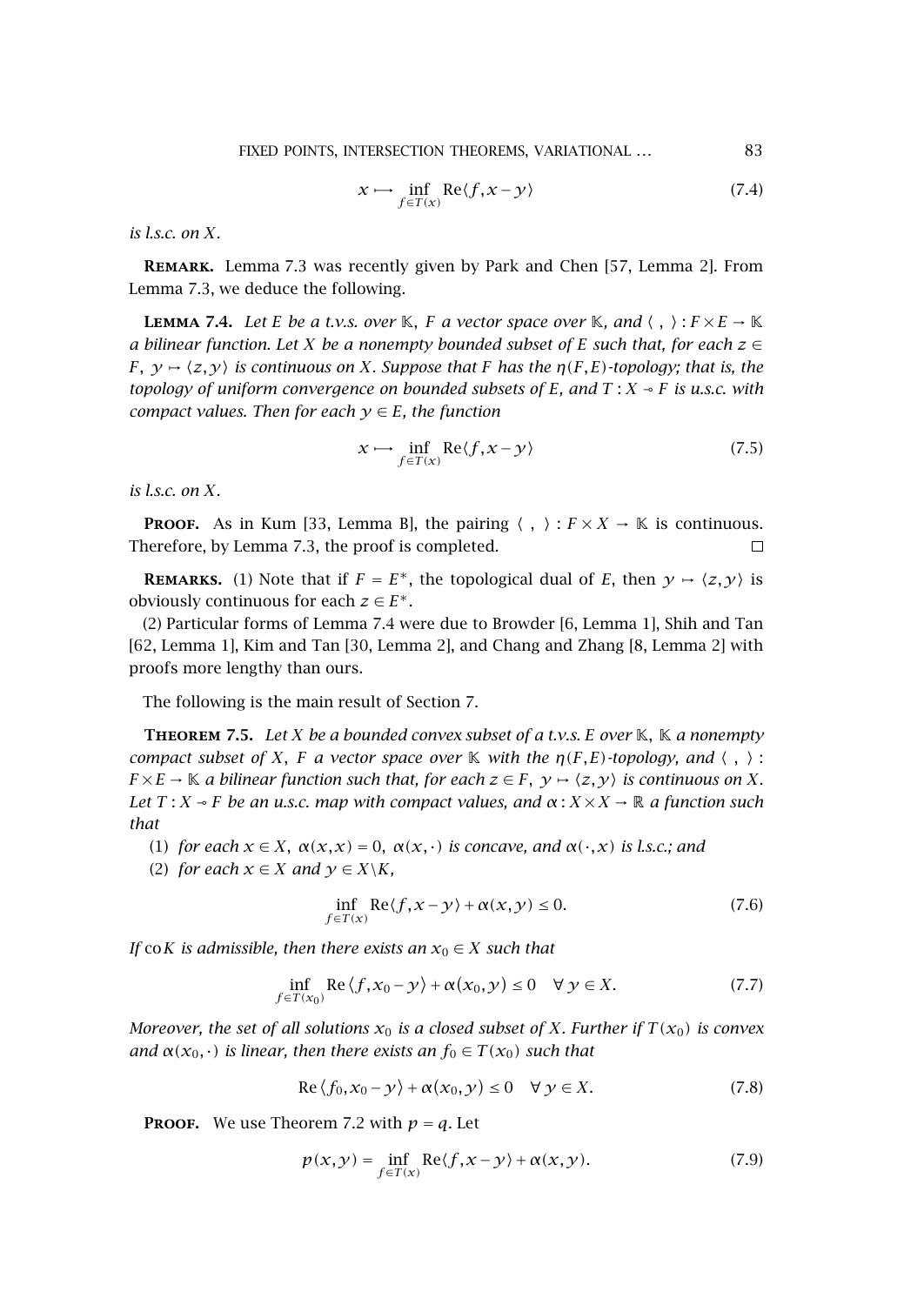Then we have the following:

(i)  $p(x, x) = 0$  by the property of  $\langle , \rangle$  and (1).

(ii) For each  $y \in \mathbb{K}$ ,  $\{x \in X : p(x, y) > 0\}$  is open in *X* since  $x \mapsto p(x, y)$  is l.s.c. on *X* by [Lemma 7.4](#page-10-0) and (1).

(iii) For each  $x \in X$ ,  $\{y \in K : p(x, y) > 0\}$  is convex in K. In fact, for any  $y_1, y_2 \in K$ satisfying *p*(*x*, *y*<sub>1</sub>) > 0 and *p*(*x*, *y*<sub>2</sub>) > 0, let *y* = *ty*<sub>1</sub> + (1−*t*)*y*<sub>2</sub> for some *t* ∈ (0,1). Then

$$
p(x,y) = \inf_{f \in T(x)} \text{Re}\left\{f, x - (ty_1 + (1-t)y_2)\right\} + \alpha(x, ty_1 + (1-t)y_2)
$$
  
\n
$$
\geq t \inf_{f \in T(x)} \text{Re}\left\{f, x - y_1\right\} + (1-t) \inf_{f \in T(x)} \text{Re}\left\{f, x - y_2\right\} + t\alpha(x, y_1) + (1-t)\alpha(x, y_2)
$$
  
\n
$$
= tp(x, y_1) + (1-t)p(x, y_2) > 0.
$$

Note that  $y \in K$  by (2).

(iv) For each  $y \in X \backslash K$  and  $x \in X$ , we have  $p(x, y) \le 0$  by (2). Therefore by [Theorem 7.2,](#page-9-0) there exists an  $x_0 \in X$  such that

$$
p(x_0, y) \le 0 \quad \forall \ y \in X. \tag{7.11}
$$

(7.10)

Moreover, the set of all solutions  $x_0$  is

$$
\bigcap_{y \in X} \{x \in X : p(x, y) \le 0\},\tag{7.12}
$$

which is the intersection of nonempty closed sets by (ii).

To prove the final assertion, suppose that  $T(x_0)$  is convex and  $\alpha(x_0, \cdot)$  is linear on *X*. We define a function  $g: T(x_0) \times X \to \mathbb{R}$  by

$$
g(f, y) = \text{Re}\left\langle f, x_0 - y \right\rangle + \alpha(x_0, y) \quad \text{for } (f, y) \in T(x_0) \times X. \tag{7.13}
$$

Then *g* is linear in  $f \in T(x_0)$  and in  $y \in X$ . Note that for a given  $y \in X$ ,  $f \mapsto g(f, y)$  is continuous on *F* with the  $\eta(F, E)$ -topology. Therefore, by the Kneser minimax theorem [\[32\]](#page-18-0), we have

$$
\inf_{f \in T(x_0)} \sup_{y \in X} g(f, y) = \sup_{y \in X} \min_{f \in T(x_0)} g(f, y). \tag{7.14}
$$

Since the right-hand side of (7.14) is less than or equal to zero by the first conclusion, we have

$$
\inf_{f \in T(x_0)} \sup_{y \in X} g(f, y) \le 0.
$$
\n(7.15)

Since  $f \mapsto \sup_{\gamma \in X} g(f, \gamma)$  is l.s.c. and  $Tx_0$  is compact, there exists an  $f_0 \in T(x_0)$  such that  $\sup_{\gamma \in X} g(f_0, \gamma) \leq 0$ . This completes the proof.  $\Box$ 

**Remarks.** (1) For a locally convex t.v.s. *E*, [Theorem 7.5](#page-10-0) reduces to Chang and Zhang [\[8,](#page-17-0) Theorem 1] and Zhang [\[74,](#page-20-0) Theorem 3].

(2) In case *E* is locally convex,  $F = E^*$ , and  $\alpha = 0$ , [Theorem 7.5](#page-10-0) reduces to Kim and Tan [\[30,](#page-18-0) Theorem 1], which extends Browder [\[7,](#page-17-0) Theorem 6].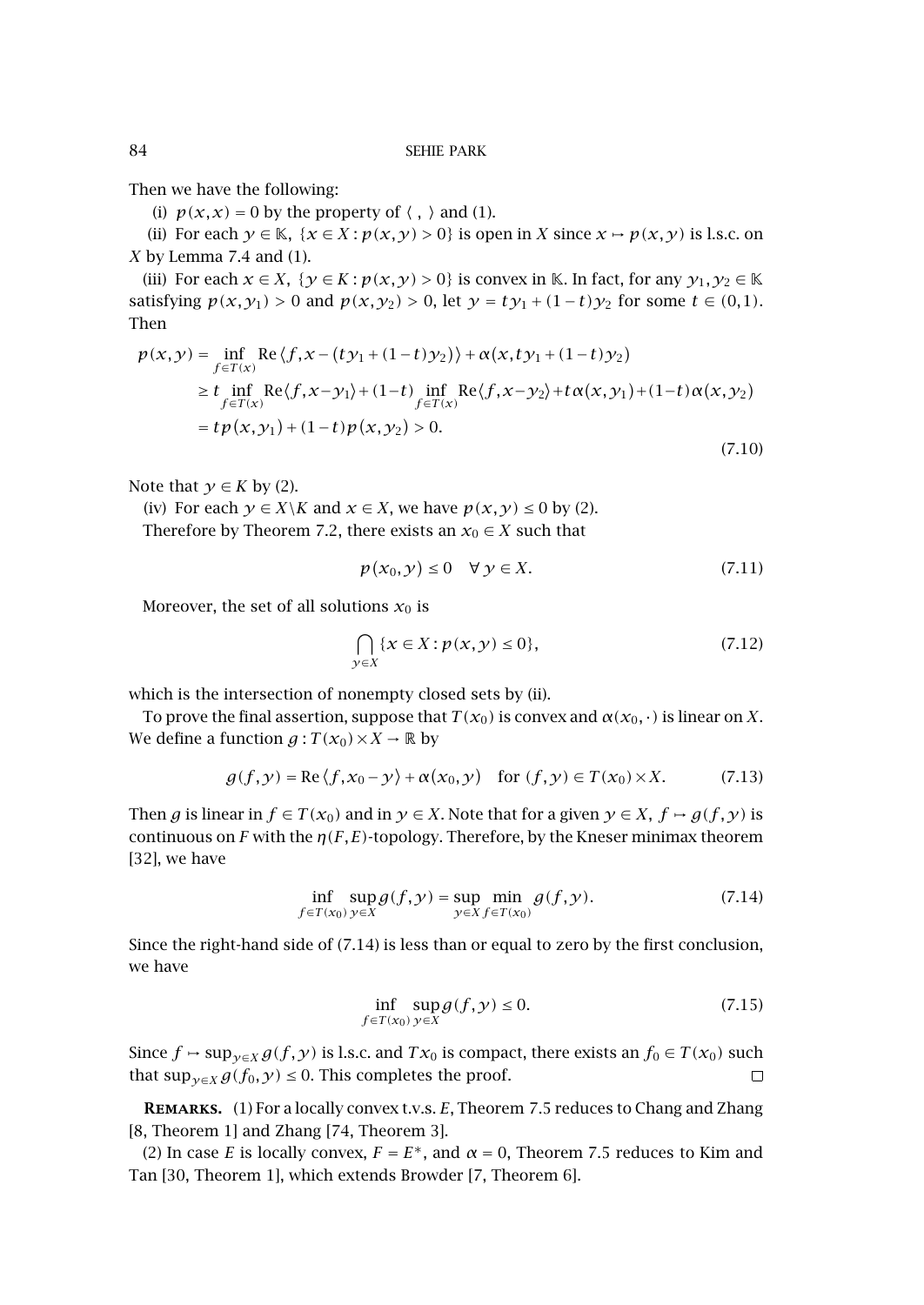<span id="page-12-0"></span>(3) Note that in some cases we can choose a topology on *F* different from  $\eta(F,E)$ and the assumption on the boundedness of *X* can be removed from [Theorem 7.5.](#page-10-0) For example, if we choose the topology  $\sigma(F, E)$  (see [\[57\]](#page-19-0)) or in the case of a normed vector space *E* and  $F = E^*$  (see [\[30,](#page-18-0) Theorem 3]), we need not to assume the boundedness of *X*.

For a subset *X* of a t.v.s. *E*, the *inward set*  $I_X(x)$  of *X* at  $x \in E$  is defined by

$$
I_X(x) = \{x + r(y - x) : r > 0, \ y \in X\},\tag{7.16}
$$

and  $\bar{I}_X(x)$  denotes its closure.

For a locally convex t.v.s. *E*,  $F = E^*$ , and  $\alpha = 0$ , we have the following from [Theorem 7.5](#page-10-0) [\[58\]](#page-19-0).

**Theorem 7.6.** *Let X be a bounded convex subset of a locally convex t.v.s. E, K a nonempty compact subset of X, and*  $T: X \to E^*$  *a continuous map, where*  $E^*$  *has the n*( $E^*$ , $E$ )*-topology.* Suppose that for each  $x \in X$  and  $y \in X\backslash K$ , we have

$$
\operatorname{Re}\langle T(x), x - y \rangle \le 0. \tag{7.17}
$$

*Then there exists an*  $x_0 \in X$  *such that* 

$$
\operatorname{Re}\left\langle T(x_0), x_0 - y \right\rangle \le 0 \quad \forall \ y \in \overline{I}_X(x_0). \tag{7.18}
$$

*Moreover, the set of all solutions*  $x_0$  *is a closed subset of*  $X$ *.* 

**Remarks.** (1) Theorem 7.6 is due to Park and Kang [\[58,](#page-19-0) Corollary] and strengthens [\[30,](#page-18-0) Corollary 2].

(2) In [\[58\]](#page-19-0), Theorem 7.6 was used to obtain a far-reaching generalization of fixed point theorems of Kim and Tan [\[30\]](#page-18-0).

**8. The Nash type equilibrium theorems.** From the intersection [Theorem 4.3,](#page-6-0) we can deduce the following equivalent form of a generalized Fan type minimax theorem.

**THEOREM 8.1.** *Let*  $\{X_i\}_{i \in I}$  *be a family of compact convex spaces and, for each*  $i \in I$ *, let*  $f_i, g_i: X = X^i \times X_i \rightarrow \mathbb{R}$  *functions satisfying* 

(1)  $g_i(x) \leq f_i(x)$  *for each*  $x \in X$ *;* 

(2) *for each*  $x^i$  ∈  $X^i$ ,  $x_i$  →  $f_i(x^i, x_i)$  *is quasiconcave on*  $X_i$ *; and* 

(3) *for each*  $x_i \in X_i$ ,  $x^i \mapsto g_i(x^i, x_i)$  *is l.s.c. on*  $X^i$ *.* 

*Let*  $\{t_i\}_{i\in I}$  *be a family of real numbers. Then either* 

(a) *there exists an i* ∈ *I and an x<sup>i</sup>* ∈ *X<sup>i</sup> such that*

$$
g_i(x^i, x_i) \le t_i \quad \forall \, x_i \in X_i; \tag{8.1}
$$

*or* (b) *there exists an*  $x \in X$  *such that* 

$$
f_i(x) > t_i \quad \forall \ i \in I. \tag{8.2}
$$

**Proof.** Suppose that (a) does not hold; that is, for any  $i \in I$  and any  $x^i \in X^i$ , there exists an  $x_i \in X_i$  such that  $g_i(x^i, x_i) > t_i$ . Let

$$
A_i = \{x \in X : f_i(x) > t_i\}, \qquad B_i = \{x \in X : g_i(x) > t_i\}
$$
(8.3)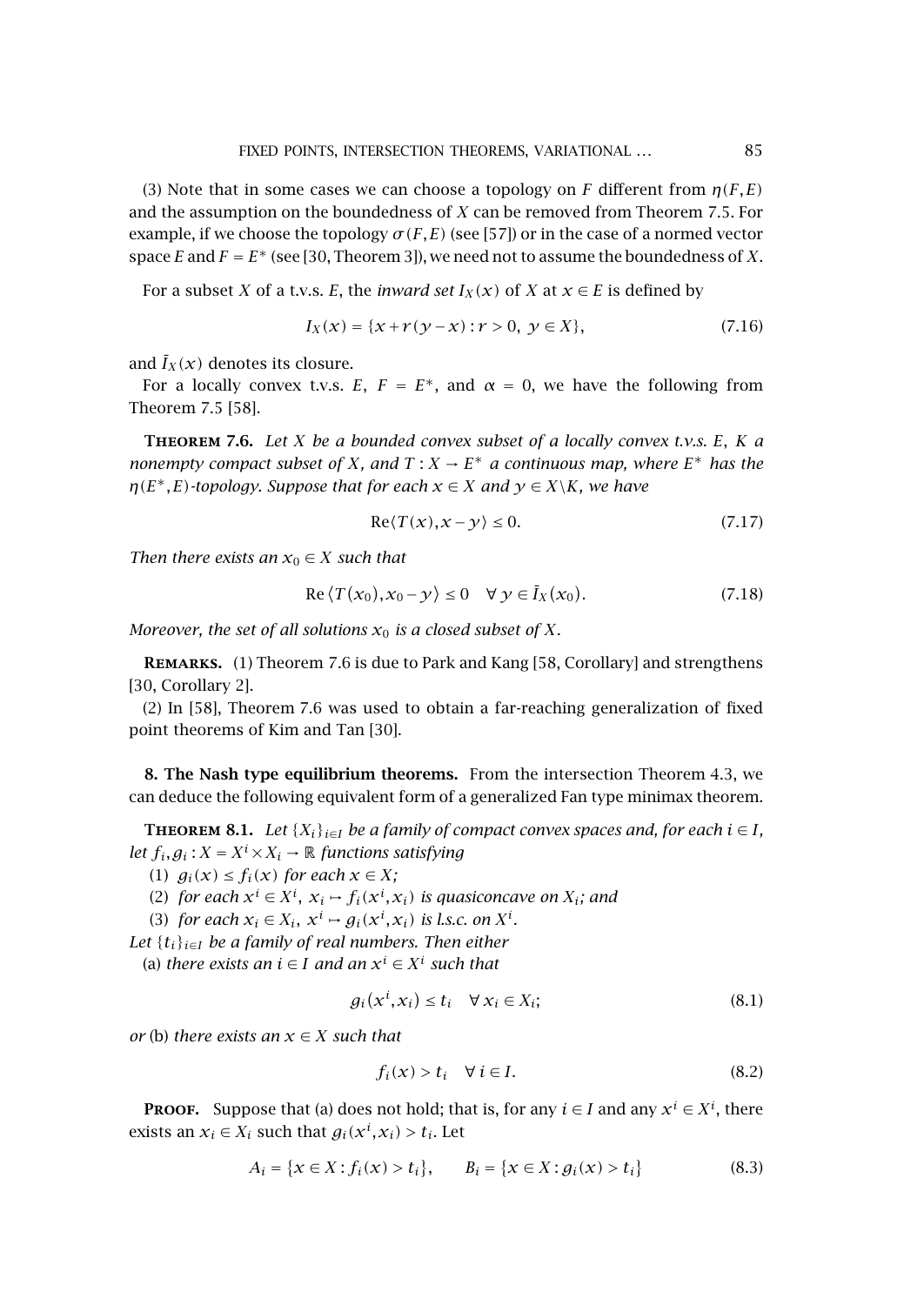for each  $i \in I$ . Then

(4) for each  $x^i \in X^i$ ,  $\varnothing = B_i(x^i) \subset A_i(x^i)$ ;

(5) for each  $x^i \in X^i$ ,  $A_i(x^i)$  is convex; and

(6) for each  $y \in X_i$ ,  $B_i(y)$  is open in  $X^i$ .

Therefore, by [Theorem 4.3,](#page-6-0) there exists an  $x \in \bigcap_{i \in I} A_i$ . This is equivalent to (b).  $\Box$ 

**EXAMPLES.** (1) Fan [\[12,](#page-18-0) Theorem 2], [\[13,](#page-18-0) Theorem 3]: *I* is finite and  $f_i = g_i$  for all  $i \in I$ . From this, Fan [\[12, 13\]](#page-18-0) deduced Sion's minimax theorem [\[65\]](#page-20-0), the Tychonoff fixed point theorem, solutions to systems of convex inequalities, extremum problems for matrices, and a theorem of Hardy-Littlewood-Pólya.

(2) Ma [\[37,](#page-19-0) Theorem 3]:  $f_i = g_i$  for all  $i \in I$ .

**Remarks.** (1) We obtained [Theorem 8.1](#page-12-0) from [Theorem 4.3.](#page-6-0) As was pointed out by Fan [\[12\]](#page-18-0) for his case, we can deduce [Theorem 4.3](#page-6-0) from [Theorem 8.1](#page-12-0) by considering the characteristic functions of the sets  $A_i$  and  $B_i$ .

(2) The conclusion of [Theorem 8.1](#page-12-0) can be stated as follows: if

$$
\min_{x_i \in X_i} \sup_{x^i \in X^i} g_i(x^i, x_i) > t_i \quad \forall \ i \in I,\tag{8.4}
$$

then (b) holds (see Fan [\[12, 13\]](#page-18-0)).

From [Theorem 4.3,](#page-6-0) we also obtain the following generalization of the Nash-Ma type equilibrium theorems.

**THEOREM 8.2.** *Let*  $\{X_i\}$  *be a family of compact convex spaces and, for each*  $i \in I$ *, let*  $f_i, g_i: X = X^i \times X_i \rightarrow \mathbb{R}$  *be functions such that* 

- (1)  $g_i(x) \leq f_i(x)$  for each  $x \in X$ ;
- (2) *for each*  $x^i \in X^i$ ,  $x_i \mapsto f_i(x^i, x_i)$  *is quasiconcave on*  $X_i$ ;
- (3) *for each*  $x^i \in X^i$ ,  $x_i \mapsto g_i(x^i, x_i)$  *is u.s.c. on*  $X_i$ *; and*
- (4) *for each*  $x_i \in X_i$ ,  $x^i \mapsto g_i(x^i, x_i)$  *is l.s.c. on*  $X^i$ *.*

*Then there exists a point*  $\hat{x} \in X$  *such that* 

$$
f_i(\hat{x}) \ge \max_{\mathcal{Y}_i \in X_i} g_i(\hat{x}^i, \mathcal{Y}_i) \quad \forall \ i \in I.
$$
 (8.5)

**PROOF.** For any  $\varepsilon > 0$ , we define

$$
A_{\varepsilon,i} = \{x \in X : f_i(x) > \max_{y_i \in X_i} g_i(x^i, y_i) - \varepsilon\},
$$
  
\n
$$
B_{\varepsilon,i} = \{x \in X : g_i(x) > \max_{y_i \in X_i} g_i(x^i, y_i) - \varepsilon\}
$$
\n(8.6)

for each *i*. Then

- (1) for each  $x^i \in X^i$ ,  $B_{\varepsilon,i}(x^i) \subset A_{\varepsilon,i}(x^i)$ ;
- (2) for each  $x^i \in X^i$ ,  $A_{\varepsilon,i}(x^i)$  is convex;
- (3) for each  $x^i \in X^i$ ,  $B_{\varepsilon,i}(x_i) = \emptyset$  since  $x_i \mapsto g_i(x^i, x_i)$  is u.s.c. on the compact space *Xi*; and
- (4) for each  $x_i \in X_i$ ,  $B_{\varepsilon,i}(x_i)$  is open since  $x^i \mapsto g_i(x^i, x_i)$  is l.s.c. on  $X^i$ .

<span id="page-13-0"></span>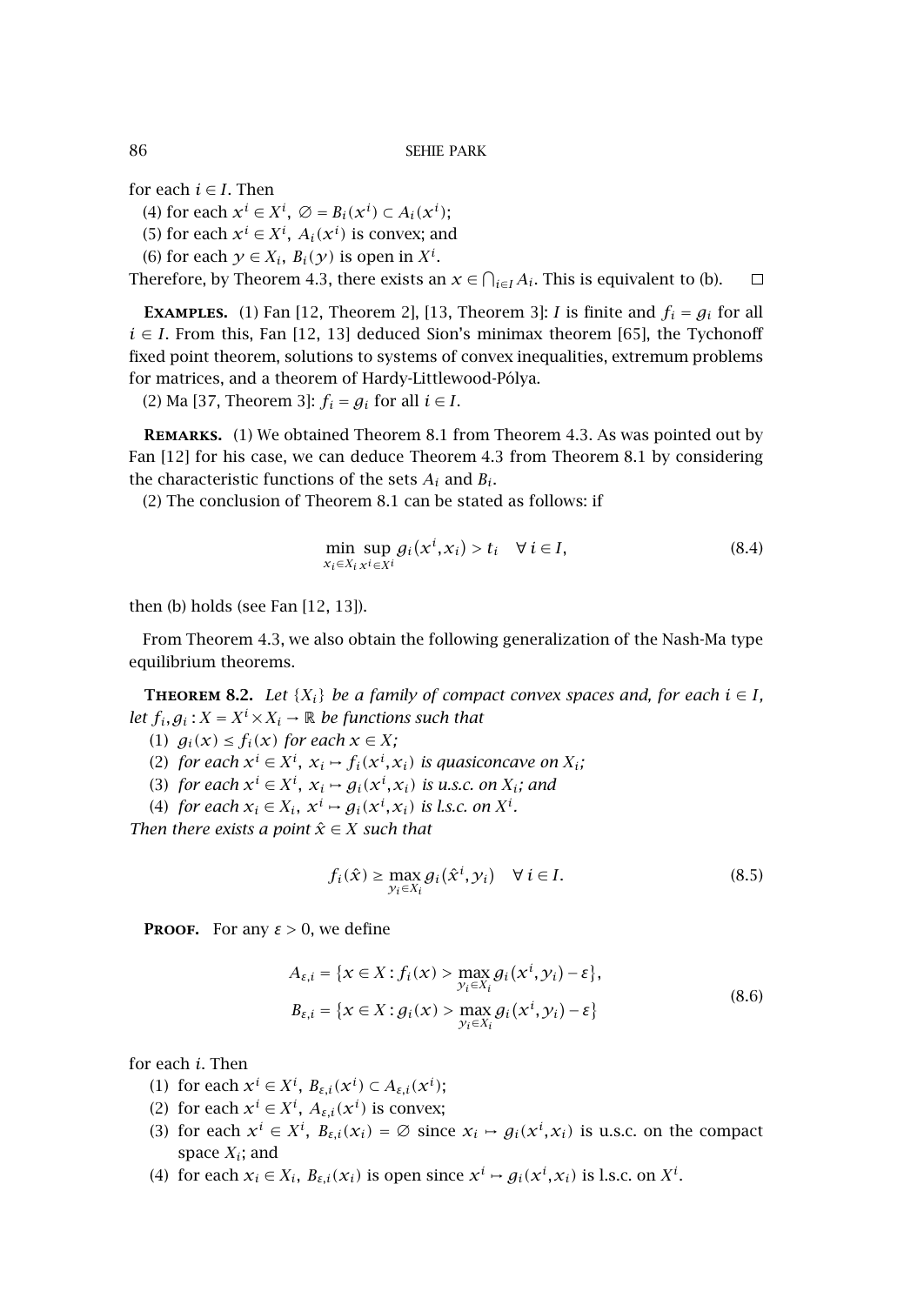<span id="page-14-0"></span>Therefore, by applying [Theorem 4.3,](#page-6-0) we have

$$
\bigcap_{i \in I} A_{\varepsilon,i} \neq \emptyset \quad \forall \, \varepsilon > 0. \tag{8.7}
$$

Since *X* is compact, there exists an  $\hat{x} \in X$  such that  $f_i(\hat{x}) \ge \max_{y_i \in X_i} g_i(\hat{x}^i, y_i)$  for all  $i \in I$ .  $\Box$ 

**EXAMPLES.** (1) In case of  $f_i = g_i$  and for a finite *I*, [Theorem 8.2](#page-13-0) reduces to Tan et al. [\[68,](#page-20-0) Theorem 2.1].

(2) From [Theorem 8.2,](#page-13-0) we obtain the following generalization of the Nash equilibrium theorem due to Ma [\[37,](#page-19-0) Theorem 4].

**THEOREM 8.3.** *Let*  $\{X_i\}_{i \in I}$  *be a family of compact convex spaces and, for each*  $i \in I$ *, let*  $f_i: X \to \mathbb{R}$  *be a continuous function such that for each*  $x^i \in X^i$ ,  $x_i \mapsto f_i(x^i, x_i)$  *is guasiconcave on*  $X_i$ *. Then there exists a point*  $\hat{x} \in X$  *such that* 

$$
f_i(\hat{\mathbf{x}}) = \max_{\mathcal{Y}_i \in X_i} f_i(\hat{\mathbf{x}}^i, \mathcal{Y}_i) \quad \forall \ i \in I.
$$
 (8.8)

**EXAMPLES.** (1) Nash [\[41,](#page-19-0) Theorem 1]: *I* is finite and  $X_i$  are subsets of Euclidean spaces.

(2) Nikaido and Isoda [\[42,](#page-19-0) Theorem 3.2]: *I* is finite.

(3) Fan [\[13,](#page-18-0) Theorem 4]: *I* is finite.

**REMARK.** In view of [Theorem 8.2,](#page-13-0) the continuity of  $f_i$  in Theorem 8.3 can be weakened to component-wise u.s.c. and l.s.c., as Sion [\[65\]](#page-20-0) generalized von Neumann's minimax theorem [\[70\]](#page-20-0).

Particular forms of results in this section can also be seen in Browder [\[7\]](#page-17-0).

**9. The Tarafdar type equilibrium theorems.** In this section, we apply [Theorem 3.4](#page-4-0) to the existence of equilibrium points and maximal elements of an abstract economy.

An *abstract economy*  $\Gamma = (X_i, A_i, B_i, P_i)_{i \in I}$  consists of an index set *I* of agents, a choice set  $X_i$  in a t.v.s.  $E_i$ , constraint correspondences  $A_i, B_i : X = \prod_{i \in I} X_i \rightarrow X_i$ , and a preference correspondence  $P_i$ :  $X \sim X_i$  for each  $i \in I$ . An *equilibrium point*  $x =$  ${x_i}_{i \in I} \in X$  is the one satisfying  $x_i \in B_i(x)$  and  $A_i(x) \cap P_i(x) = \emptyset$  for each  $i \in I$ . We say that *x* ∈ *X* is a *maximal point* of the game  $(X_i, P_i)_{i \in I}$  if  $P_i(x) = \emptyset$  for each  $i \in I$ .

**THEOREM 9.1.** *Let*  $\Gamma = (X_i, A_i, B_i, P_i)_{i \in I}$  *be an abstract economy such that, for each*  $i \in I$ ,

- (1)  $X_i$  *is a convex subset of a t.v.s.*  $E_i$  *and*  $K_i$  *is a nonempty compact subset of*  $X_i$ ;
- (2) *for each*  $x \in X$ , co $A_i(x) \subset B_i(x) \subset K_i$ ;
- (3)  $D = \text{co } K \subset \bigcup_{y \in K_i} \text{Int}(A_i^-(y) \cap (P_i^-(y) \cup F_i)),$  where  $F_i = \{x \in X : A_i(x) \cap P_i(x) = 0\}$ ∅}*; and*
- (4) *for each*  $x = \{x_i\}_{i \in I} \in X$ ,  $x_i \notin \text{co}P_i(x)$ *.*

*If D is admissible,* Γ *has an equilibrium point in K.*

**Proof.** Let

$$
G_i = \{x \in X : A_i(x) \cap P_i(x) \neq \emptyset\} \quad \forall \ i \in I. \tag{9.1}
$$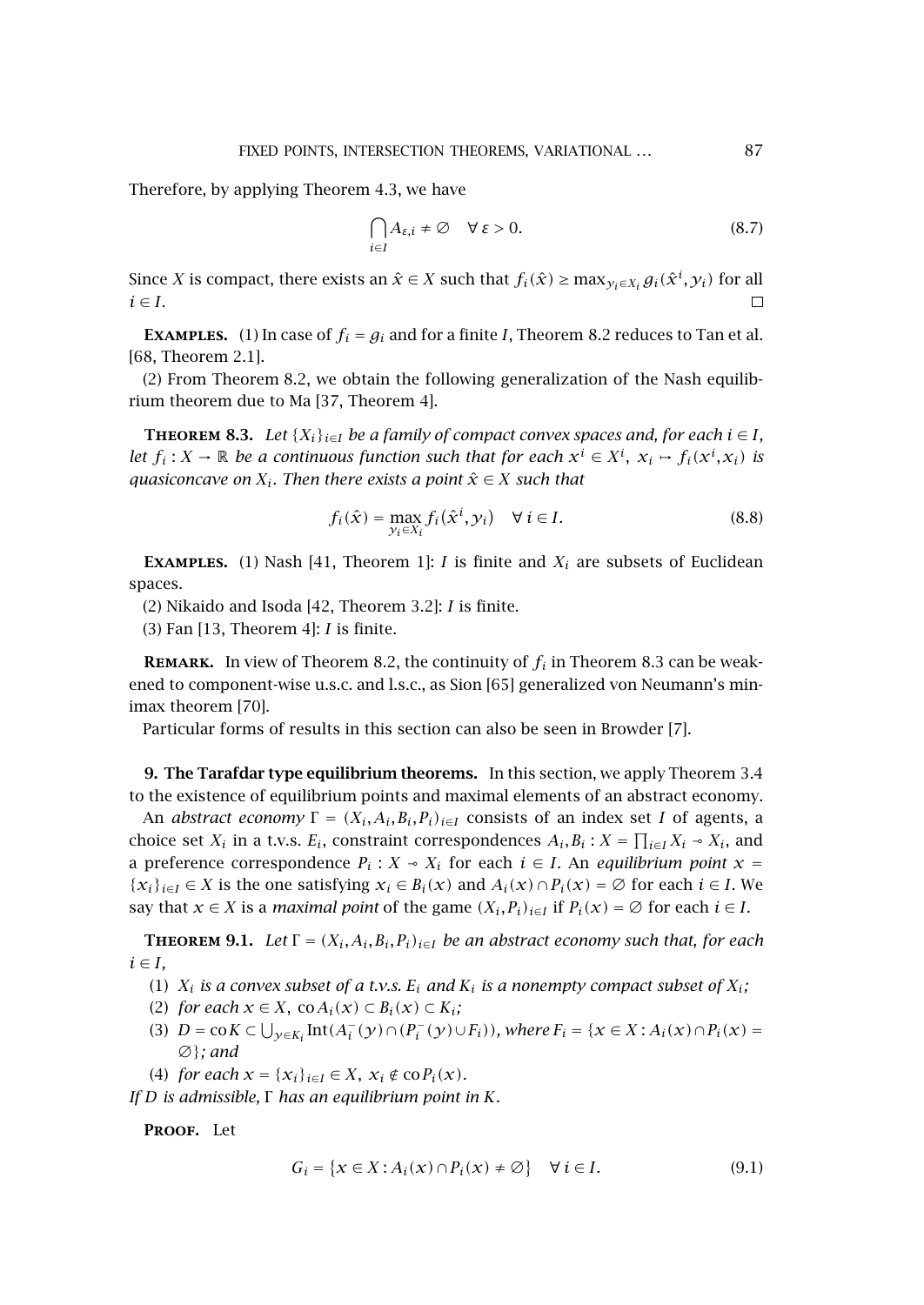<span id="page-15-0"></span>For each *i*  $\in$  *I*, we define two maps  $S_i$ ,  $T_i$  :  $X \sim K_i$  by

$$
S_i(x) = \begin{cases} A_i(x) \cap \text{co } P_i(x) & \text{if } x \in G_i, \\ A_i(x) & \text{if } x \in F_i, \end{cases}
$$
  

$$
T_i(x) = \begin{cases} B_i(x) \cap \text{co } P_i(x) & \text{if } x \in G_i, \\ B_i(x) & \text{if } x \in F_i. \end{cases}
$$
  
(9.2)

Then for each  $i \in I$  and  $x \in X$ , we have  $\emptyset = \cos(i(x) \subset T_i(x))$ ; and for each  $y \in K_i$ , we have

$$
S_i^-(y) = [(A_i^-(y) \cap (coP_i)^-(y)) \cap G_i] \cup [A_i^-(y) \cap F_i]
$$
  
\n
$$
\supset [(A_i^-(y) \cap P_i^-(y)) \cap G_i] \cup [A_i^-(y) \cap F_i]
$$
  
\n
$$
= [A_i^-(y) \cap P_i^-(y)] \cup [A_i^-(y) \cap F_i]
$$
  
\n
$$
= A_i^-(y) \cap (P_i^-(y) \cup F_i),
$$
  
\n(9.3)

which implies  $D = \text{co } K \subset \bigcup_{y \in K_i} \text{Int } S_i^-(y)$  by (3). Therefore, all of the requirements of [Theorem 3.4](#page-4-0) are satisfied. Hence, there exists an  $\tilde{x} \in K$  such that  $\tilde{x}_i \in T_i(\tilde{x})$  for each *i* ∈ *I*. By (4),  $\bar{x}_i \notin \text{co} P_i(\bar{x})$ . Therefore,  $\bar{x}_i \in B_i(\bar{x})$  for each *i* ∈ *I* by the definition of  $T_i$ and hence  $A_i(\bar{x}) \cap P_i(\bar{x}) = \emptyset$ . This shows that  $\bar{x}$  is an equilibrium point of Γ.  $\Box$ 

**Remark.** We followed the proof of Tarafdar [\[69,](#page-20-0) Theorem 3.1]. If all of *Ei*'s are locally convex, then [Theorem 9.1](#page-14-0) reduces to Ding et al. [\[10,](#page-17-0) Theorem 5] and Husain and Tarafdar [\[20,](#page-18-0) Theorem 3.1].

**THEOREM** 9.2. Let  $\Gamma = (X_i, P_i)_{i \in I}$  be a qualitative game such that, for each  $i \in I$ ,

- (1) *Xi is a convex subset of a t.v.s. Ei, and Ki is a nonempty compact convex subset*  $of X_i$ ;
- (2)  $K ⊂ \bigcup_{y \in K_i} Int_X(P_i^- (y) \cup F_i)$ , where  $F_i = \{x \in X : P_i(x) = \emptyset\}$ ; and
- (3) *for each*  $x = \{x_i\}_{i \in I} \in X$ ,  $x_i \notin \text{co} P_i(x)$ *.*

*If* co*K is admissible, then* Γ *has a maximal element in K.*

**PROOF.** For each  $i \in I$ , define a map  $A_i : X \to K_i$  by  $A_i(x) = K_i$  for  $x \in X$ . Now we can apply [Theorem 9.1](#page-14-0) with  $A_i = B_i$ , and the conclusion follows.  $\Box$ 

**REMARK.** If each  $E_i$  is locally convex, then Theorem 9.2 reduces to Husain and Tarafdar [\[20,](#page-18-0) Theorem 3.2].

**10. The Yannelis-Prabhakar type equilibrium theorems.** In this section, we point out that some modifications or generalizations of the Yannelis-Prabhakar type equilibrium theorems [\[73\]](#page-20-0) can also be obtained in the frame of our method in this paper for not-necessarily locally convex t.v.s.

We list some of them as follows.

**THEOREM 10.1.** *Let*  $\Gamma = (X_i, A_i, P_i)_{i \in I}$  *be an abstract economy such that, for each*  $i \in I$ ,

(1)  $X_i$  *is a convex subset of a t.v.s.*  $E_i$  *and*  $K_i$  *is a nonempty compact subset of*  $X_i$ ;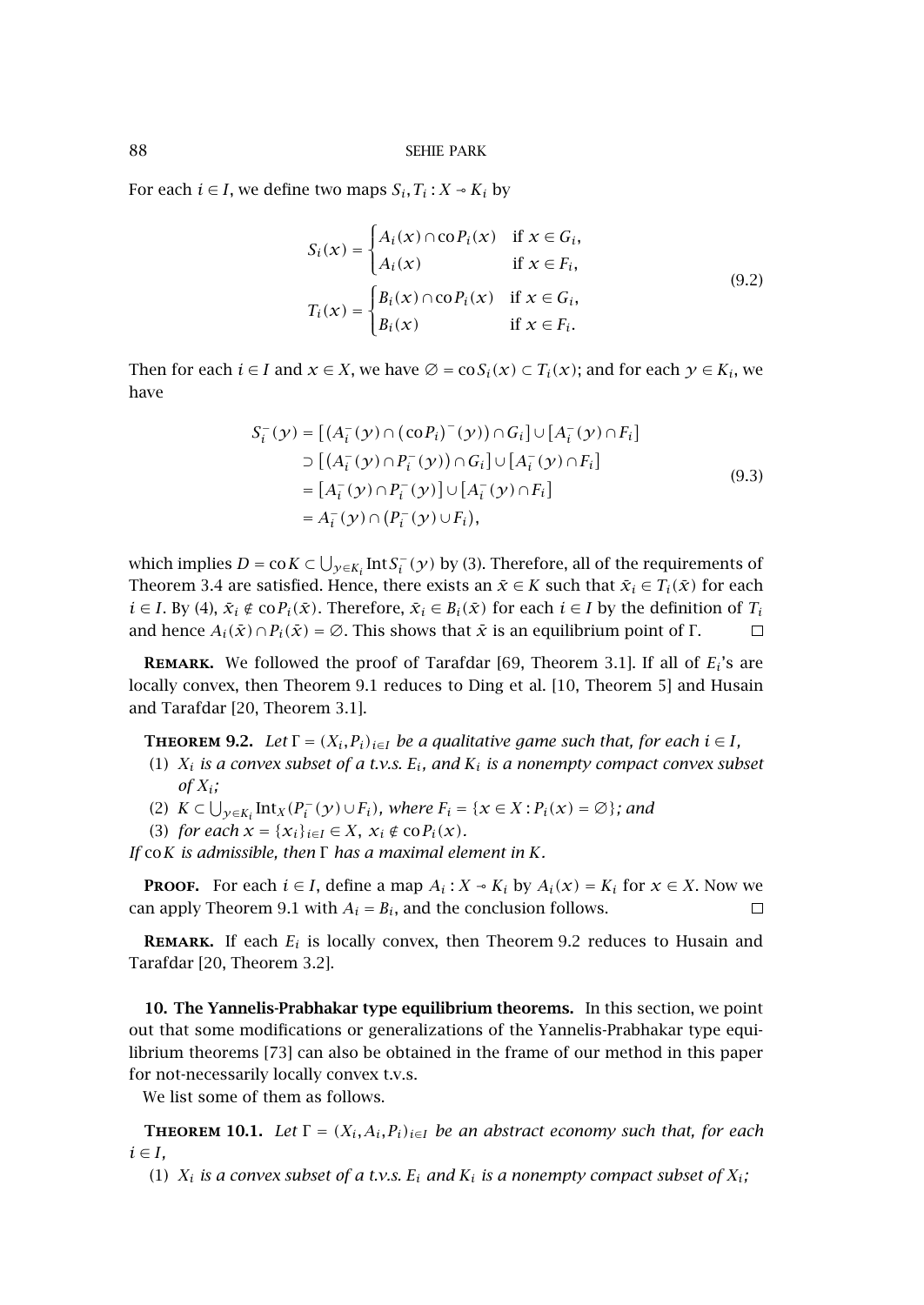- <span id="page-16-0"></span>(2) *for each*  $x \in X$ *, there exists a nonempty subset*  $B_i(x)$  *such that* co $B_i(x)$  ⊂  $A_i(x) \subset K_i$ ;
- (3)  $\bar{A}_i$ :  $X \sim K_i$  *defined by*  $\bar{A}_i(x) = \bar{A}_i(x)$  *for*  $x \in X$  *is a closed map*;
- (4)  $\bar{P}_i$  :  $X \rightarrow X_i$  is a closed correspondence, where  $P_i(x)$  is (possibly empty) convex for *each*  $x \in X$ ;
- (5) *the set*  $W_i = \{x \in X : B_i(x) \cap P_i(x) \neq \emptyset\}$  *is a (possibly empty) closed proper subset of X; and*
- (6) *for each*  $x \in W_i$ ,  $x_i \notin \overline{P}_i(x)$ *.*

*If X is admissible in E, then* Γ *has an equilibrium choice x*ˆ ∈ *K; more precisely, for each*  $i \in I$ ,

$$
\hat{\mathbf{x}}_i \in \bar{A}_i(\hat{\mathbf{x}}), \qquad B_i(\hat{\mathbf{x}}) \cap P_i(\hat{\mathbf{x}}) = \varnothing. \tag{10.1}
$$

**PROOF.** Just follow the proof of Kim et al. [\[28\]](#page-18-0) or Kim [\[29\]](#page-18-0) using [Theorem 2.1](#page-2-0) instead of Himmelberg's.  $\Box$ 

**EXAMPLE.** If each  $E_i$  is locally convex, then [Theorem 10.1](#page-15-0) reduces to Kim et al. [\[28\]](#page-18-0) and Kim [\[29\]](#page-18-0).

**THEOREM 10.2.** *Let*  $\Gamma = (X_i, A_i, P_i)_{i \in I}$  *be an abstract economy such that, for each i* ∈ *I, conditions (1)–(3) of [Theorem 10.1](#page-15-0) and the following hold.*

- (4) *for each*  $y \in K_i$ ,  $B_i^-(y)$  *is open in*  $X$ ;
- (5) *for each*  $y \in X_i$ ,  $P_i^-(y)$  *is open in*  $X$ ;
- (6) *for each*  $x \in X$ *,*  $x_i \notin \text{co } P_i(x)$ *; and*
- (7) *the set* { $x \in X$  :  $\text{co } B_i(x) \cap \text{co } P_i(x) = \emptyset$ } *is paracompact.*

*If X is admissible in E, then*  $\Gamma$  *has an equilibrium choice*  $\hat{x} \in K$  *as in the conclusion of [Theorem 10.1.](#page-15-0)*

PROOF. Just follow the proof of Ding et al. [\[10,](#page-17-0) Theorem 4] using [Theorem 2.1](#page-2-0) instead of Himmelberg's.

**EXAMPLE.** If each  $E_i$  is locally convex, then Theorem 10.2 reduces to Ding et al. [\[10,](#page-17-0) Theorem 4].

From Theorem 10.2, we immediately have the following.

**THEOREM 10.3.** *Let*  $\Gamma = (X_i, A_i, P_i)_{i \in I}$  *be an abstract economy, where I is countable, such that, for each*  $i \in I$ *, the following hold.* 

- (1)  $X_i$  *is a nonempty compact convex subset of a t.v.s.*  $E_i$ ;
- (2)  $A_i(x)$  *is convex for all*  $x \in X$ ;
- (3) *the map*  $\overline{A}_i$ :  $X \rightarrow X_i$  *defined by*  $\overline{A}_i(x) = \overline{A_i(x)}$  *for all*  $x \in X$  *is closed;*
- (4) *for each*  $y \in X_i$ ,  $A_i^-(y)$  *is open in*  $X_i$
- (5) *for each*  $y \in X_i$ ,  $P_i^-(y)$  *is open in*  $X$  *(P may have empty values); and*
- (6)  $x_i \notin \text{co} P_i(x)$  *for all*  $x \in X$ *.*

*If Xi is metrizable for each i* ∈ *I and if X is admissible in E, then* Γ *has an equilibrium choice*  $\hat{x} \in X$ *;* that is,  $\hat{x}_i \in \bar{A}_i(x)$  and  $P_i(\hat{x}) \cap A_i(\hat{x}) = \emptyset$ .

**EXAMPLE.** If each  $E_i$  is locally convex, then Theorem 10.3 reduces to Yannelis and Prabhakar [\[73,](#page-20-0) Theorem 6.1].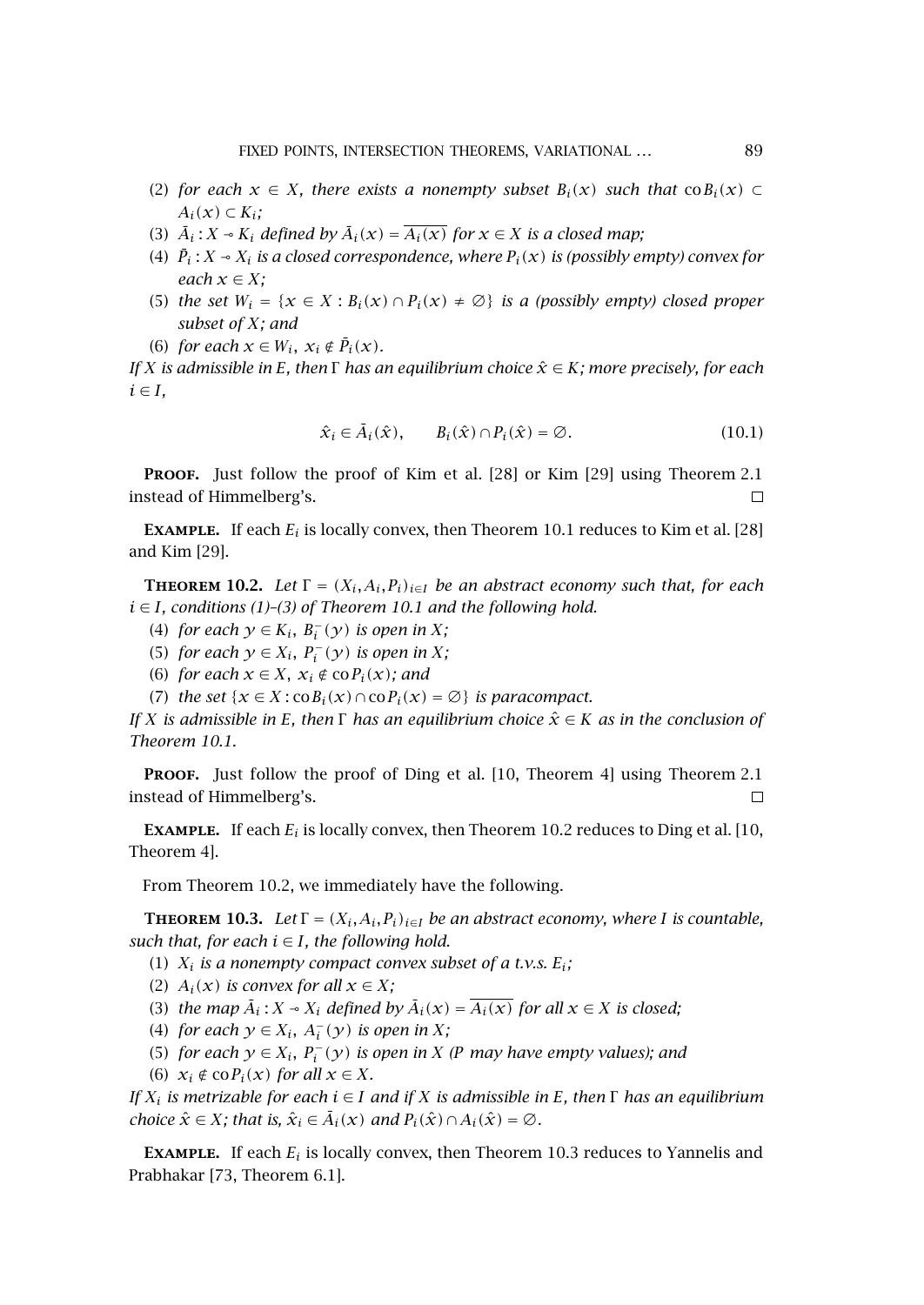<span id="page-17-0"></span>**REMARKS.** (1) If  $X_i$  is not metrizable and  $X$  is not admissible, then we may not have an equilibrium in [Theorem 10.3.](#page-16-0) But, even in this case, we have an equilibrium choice for certain "subeconomy."

Since *X* is compact, from (2) and (3), there exists a continuous selection  $f_i: X \to K_i$ of  $A_i$ :  $X \sim X_i$ , by [Lemma 3.1,](#page-3-0) where  $K_i$  is a polytope in  $X_i$ . Note that  $K_i$  is metrizable. Now define  $A'_i$ ,  $P'_i$  :  $K \sim K_i$  by

$$
A'_{i}(x) = A_{i}(x) \cap K_{i}, \quad P'_{i}(x) = P_{i}(x) \cap K_{i}, \quad \text{for } x \in K.
$$
 (10.2)

Note that  $A'_i(x)$  is nonempty since  $f_i(x) \in A_i(x) \cap K_i = A'_i(x)$ . It is clear that the "subeconomy"  $\Gamma' = (K_i, A'_i, P'_i)_{i \in I}$  satisfies all of the requirements (1)–(6) replacing  $(X, X_i, A_i, P_i)$  by  $(K, K_i, A'_i, P'_i)$ . Moreover, *X* is admissible as a subset of a locally con-vex t.v.s. as in the proof of [Theorem 3.5.](#page-4-0) Therefore, there exists an  $\hat{x} \in K \subset X$  such that

$$
\hat{x}_i \in \bar{A}'_i(x) \subset \bar{A}_i(x), \quad P'_i(\hat{x}) \cap A'_i(\hat{x}) = \varnothing, \quad \forall \ i \in I.
$$
\n(10.3)

(2) In [\[49\]](#page-19-0), different versions of Theorems [8.1,](#page-12-0) [8.2,](#page-13-0) [8.3, 9.1,](#page-14-0) [9.2, 10.1,](#page-15-0) [10.2,](#page-16-0) and [10.3](#page-16-0) were given by using the Idzik fixed point theorem [56].

(3) Finally, for further applications of [Theorem 2.1,](#page-2-0) the reader may consult [\[52,](#page-19-0) [54, 44\]](#page-19-0).

**Acknowledgement.** The author was supported, in part, by the Non-directed Research Fund, Korea Research Foundation, 1997.

#### **References**

- [1] A. Behera and G. K. Panda, *A generalization of Browder's theorem*, Bull. Inst. Math. Acad. Sinica **21** (1993), no. 2, 183–186. [MR 94i:47106.](http://www.ams.org/mathscinet-getitem?mr=94i:47106) [Zbl 780.90098.](http://www.emis.de/cgi-bin/MATH-item?780.90098)
- [2] H. Ben-El-Mechaiekh, *The coincidence problem for compositions of set-valued maps*, Bull. Austral. Math. Soc. **41** (1990), no. 3, 421–434. [MR 91h:47060.](http://www.ams.org/mathscinet-getitem?mr=91h:47060) [Zbl 688.54030.](http://www.emis.de/cgi-bin/MATH-item?688.54030)
- [3] H. Ben-El-Mechaiekh, P. Deguire, and A. Granas, *Points fixes et coïncidences pour les fonctions multivoques (applications de type ϕ et ϕ*∗*). II*, C. R. Acad. Sci. Paris Sér. I Math. **295** (1982), no. 5, 381–384. [MR 84m:54042b.](http://www.ams.org/mathscinet-getitem?mr=84m:54042b) [Zbl 525.47043.](http://www.emis.de/cgi-bin/MATH-item?525.47043)
- [4] , *Une alternative non linéaire en analyse convexe et applications*, C. R. Acad. Sci. Paris Sér. I Math. **295** (1982), no. 3, 257–259. [MR 84f:52008.](http://www.ams.org/mathscinet-getitem?mr=84f:52008) [Zbl 521.47027.](http://www.emis.de/cgi-bin/MATH-item?521.47027)
- [5] C. Berge, *Espaces Topologiques: Fonctions Multivoques*, Dunod, Paris, 1959. [MR 21#4401.](http://www.ams.org/mathscinet-getitem?mr=21:4401) [Zbl 088.14703.](http://www.emis.de/cgi-bin/MATH-item?088.14703)
- [6] F. E. Browder, *A new generalization of the Schauder fixed point theorem*, Math. Ann. **174** (1967), 285–290. [MR 36#6991.](http://www.ams.org/mathscinet-getitem?mr=36:6991) [Zbl 176.45203.](http://www.emis.de/cgi-bin/MATH-item?176.45203)
- [7] , *The fixed point theory of multi-valued mappings in topological vector spaces*, Math. Ann. **177** (1968), 283–301. [MR 37#4679.](http://www.ams.org/mathscinet-getitem?mr=37:4679) [Zbl 176.45204.](http://www.emis.de/cgi-bin/MATH-item?176.45204)
- [8] S. S. Chang and C. J. Zhang, *On a class of generalized variational inequalities and quasi-variational inequalities*, J. Math. Anal. Appl. **179** (1993), no. 1, 250–259. [MR 94m:49017.](http://www.ams.org/mathscinet-getitem?mr=94m:49017) [Zbl 803.49011.](http://www.emis.de/cgi-bin/MATH-item?803.49011)
- [9] S. Y. Chang, *A generalization of KKM principle and its applications*, Soochow J. Math. **15** (1989), no. 1, 7–17. [MR 91a:54025.](http://www.ams.org/mathscinet-getitem?mr=91a:54025) [Zbl 747.47033.](http://www.emis.de/cgi-bin/MATH-item?747.47033)
- [10] X. P. Ding, W. K. Kim, and K. K. Tan, *A selection theorem and its applications*, Bull. Austral. Math. Soc. **46** (1992), no. 2, 205–212. [MR 93g:47072.](http://www.ams.org/mathscinet-getitem?mr=93g:47072) [Zbl 762.47030.](http://www.emis.de/cgi-bin/MATH-item?762.47030)
- [11] K. Fan, *Fixed-point and minimax theorems in locally convex topological linear spaces*, Proc. Nat. Acad. Sci. U. S. A. **38** (1952), 121–126. [MR 13,858d.](http://www.ams.org/mathscinet-getitem?mr=13:858d) [Zbl 047.35103.](http://www.emis.de/cgi-bin/MATH-item?047.35103)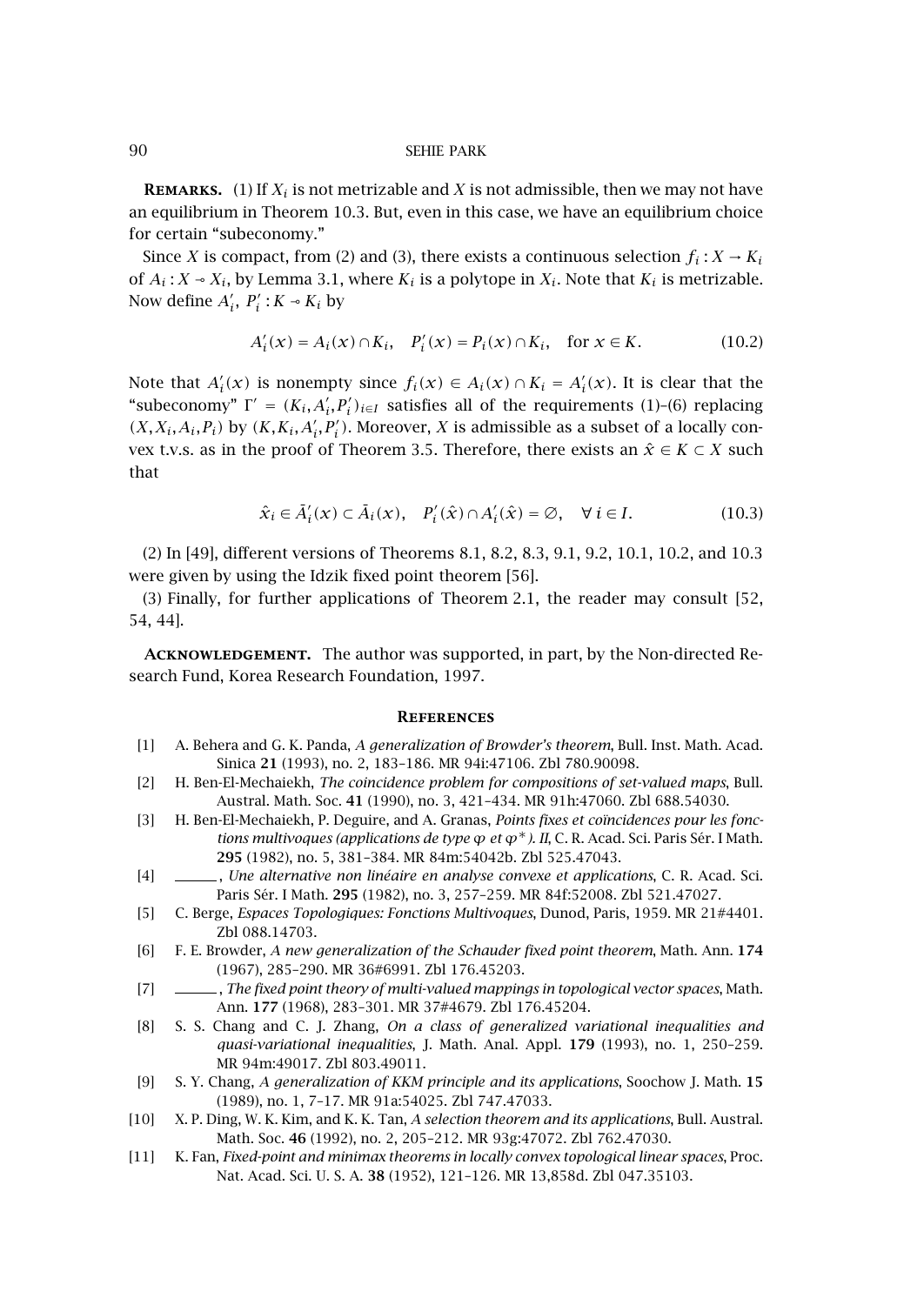- <span id="page-18-0"></span>[12] , *Sur un théorème minimax*, C. R. Acad. Sci. Paris **259** (1964), 3925–3928. [MR 30#5145.](http://www.ams.org/mathscinet-getitem?mr=30:5145) [Zbl 138.37304.](http://www.emis.de/cgi-bin/MATH-item?138.37304)
- [13] , *Applications of a theorem concerning sets with convex sections*, Math. Ann. **163** (1966), 189–203. [MR 32#8101.](http://www.ams.org/mathscinet-getitem?mr=32:8101) [Zbl 138.37401.](http://www.emis.de/cgi-bin/MATH-item?138.37401)
- [14] , *Some properties of convex sets related to fixed point theorems*, Math. Ann. **266** (1984), no. 4, 519–537. [MR 85i:47060.](http://www.ams.org/mathscinet-getitem?mr=85i:47060) [Zbl 532.47043.](http://www.emis.de/cgi-bin/MATH-item?532.47043)
- [15] O. Hadži´c, *Fixed Point Theory in Topological Vector Spaces*, Univerzitet u Novom Sadu Institut za Matematiku, Novi Sad, 1984. [MR 87m:47127.](http://www.ams.org/mathscinet-getitem?mr=87m:47127) [Zbl 576.47030.](http://www.emis.de/cgi-bin/MATH-item?576.47030)
- [16] P. Hartman and G. Stampacchia, *On some non-linear elliptic differential-functional equations*, Acta Math. **115** (1966), 271–310. [MR 34#6355.](http://www.ams.org/mathscinet-getitem?mr=34:6355) [Zbl 142.38102.](http://www.emis.de/cgi-bin/MATH-item?142.38102)
- [17] C. J. Himmelberg, *Fixed points of compact multifunctions*, J. Math. Anal. Appl. **38** (1972), 205–207. [MR 46#2505.](http://www.ams.org/mathscinet-getitem?mr=46:2505) [Zbl 225.54049.](http://www.emis.de/cgi-bin/MATH-item?225.54049)
- [18] C. D. Horvath, *Contractibility and generalized convexity*, J. Math. Anal. Appl. **156** (1991), no. 2, 341–357. [MR 92f:52002.](http://www.ams.org/mathscinet-getitem?mr=92f:52002) [Zbl 733.54011.](http://www.emis.de/cgi-bin/MATH-item?733.54011)
- [19] M. Hukuhara, *Sur l'existence des points invariants d'une transformation dans l'espace fonctionnel*, Jap. J. Math. **20** (1950), 1–4. [MR 13,561g.](http://www.ams.org/mathscinet-getitem?mr=13:561g) [Zbl 041.23801.](http://www.emis.de/cgi-bin/MATH-item?041.23801)
- [20] T. Husain and E. Tarafdar, *A selection and a fixed point theorem and an equilibrium point of an abstract economy*, Internat. J. Math. Math. Sci. **18** (1995), no. 1, 179–184. [MR 95m:90026.](http://www.ams.org/mathscinet-getitem?mr=95m:90026) [Zbl 819.90015.](http://www.emis.de/cgi-bin/MATH-item?819.90015)
- [21] A. Idzik, *Fixed point theorems for families of functions*, Bull. Acad. Polon. Sci. Sér. Sci. Math. Astronom. Phys. **26** (1978), no. 11, 913–916 (1979). [MR 80d:47088b.](http://www.ams.org/mathscinet-getitem?mr=80d:47088b) [Zbl 403.47029.](http://www.emis.de/cgi-bin/MATH-item?403.47029)
- [22] , *Remarks on Himmelberg's fixed point theorems*, Bull. Acad. Polon. Sci. Sér. Sci. Math. Astronom. Phys. **26** (1978), no. 11, 909–912 (1979). [MR 80d:47088a.](http://www.ams.org/mathscinet-getitem?mr=80d:47088a) [Zbl 403.47025.](http://www.emis.de/cgi-bin/MATH-item?403.47025)
- [23] , *Almost fixed point theorems*, Proc. Amer. Math. Soc. **104** (1988), no. 3, 779–784. [MR 89i:47108.](http://www.ams.org/mathscinet-getitem?mr=89i:47108) [Zbl 691.47046.](http://www.emis.de/cgi-bin/MATH-item?691.47046)
- [24] S. M. Im and W. K. Kim, *An application of Himmelberg's fixed point theorem to noncompact optimization problems*, Bull. Inst. Math. Acad. Sinica **19** (1991), no. 2, 147–151. [MR 92m:47115.](http://www.ams.org/mathscinet-getitem?mr=92m:47115) [Zbl 754.47037.](http://www.emis.de/cgi-bin/MATH-item?754.47037)
- [25] R. K. Juberg and S. Karamardian, *On variational type inequalities*, Bull. Un. Mat. Ital. (4) **7** (1973), 336–338. [MR 48#12175.](http://www.ams.org/mathscinet-getitem?mr=48:12175) [Zbl 269.49019.](http://www.emis.de/cgi-bin/MATH-item?269.49019)
- [26] S. Kakutani, *A generalization of Brouwer's fixed point theorem*, Duke Math. J. **8** (1941), 457–459. [MR 3,60c.](http://www.ams.org/mathscinet-getitem?mr=3:60c) [Zbl 061.40304.](http://www.emis.de/cgi-bin/MATH-item?061.40304)
- [27] S. Karamardian, *Generalized complementarity problem*, J. Optimization Theory Appl. **8** (1971), 161–168. [MR 47#10073.](http://www.ams.org/mathscinet-getitem?mr=47:10073) [Zbl 218.90052.](http://www.emis.de/cgi-bin/MATH-item?218.90052)
- [28] T. S. Kim, W. K. Kim, and J. S. Lim, *On a new equilibrium existence theorem*, J. Chungcheong Math. Soc. **5** (1992), 143–149.
- [29] W. K. Kim, *A new equilibrium existence theorem*, Econom. Lett. **39** (1992), no. 4, 387–390. [MR 93i:90131.](http://www.ams.org/mathscinet-getitem?mr=93i:90131) [Zbl 769.90085.](http://www.emis.de/cgi-bin/MATH-item?769.90085)
- [30] W. K. Kim and K. K. Tan, *A variational inequality in noncompact sets and its applications*, Bull. Austral. Math. Soc. **46** (1992), no. 1, 139–148. [MR 93e:47087.](http://www.ams.org/mathscinet-getitem?mr=93e:47087) [Zbl 747.47037.](http://www.emis.de/cgi-bin/MATH-item?747.47037)
- [31] V. Klee, *Leray-Schauder theory without local convexity*, Math. Ann. **141** (1960), 286–296. [MR 24#A1004.](http://www.ams.org/mathscinet-getitem?mr=24:A1004) [Zbl 096.08001.](http://www.emis.de/cgi-bin/MATH-item?096.08001)
- [32] H. Kneser, *Sur un théorème fondamental de la théorie des jeux*, C. R. Acad. Sci. Paris **234** (1952), 2418–2420. [MR 14,301a.](http://www.ams.org/mathscinet-getitem?mr=14:301a) [Zbl 046.12201.](http://www.emis.de/cgi-bin/MATH-item?046.12201)
- [33] S. Kum, *A generalization of generalized quasi-variational inequalities*, J. Math. Anal. Appl. **182** (1994), no. 1, 158–164. [MR 94m:49012.](http://www.ams.org/mathscinet-getitem?mr=94m:49012) [Zbl 804.49012.](http://www.emis.de/cgi-bin/MATH-item?804.49012)
- [34] M. Lassonde, *On the use of KKM multifunctions in fixed point theory and related topics*, J. Math. Anal. Appl. **97** (1983), no. 1, 151–201. [MR 84k:47049.](http://www.ams.org/mathscinet-getitem?mr=84k:47049) [Zbl 527.47037.](http://www.emis.de/cgi-bin/MATH-item?527.47037)
- [35] , *Réduction du cas multivoque au cas univoque dans les problèmes de coïncidence. [Reduction of the multivalued case to the single-valued case in coincidence problems]*, Fixed Point Theory and Applications (Marseille, 1989) (Harlow), Pitman Res.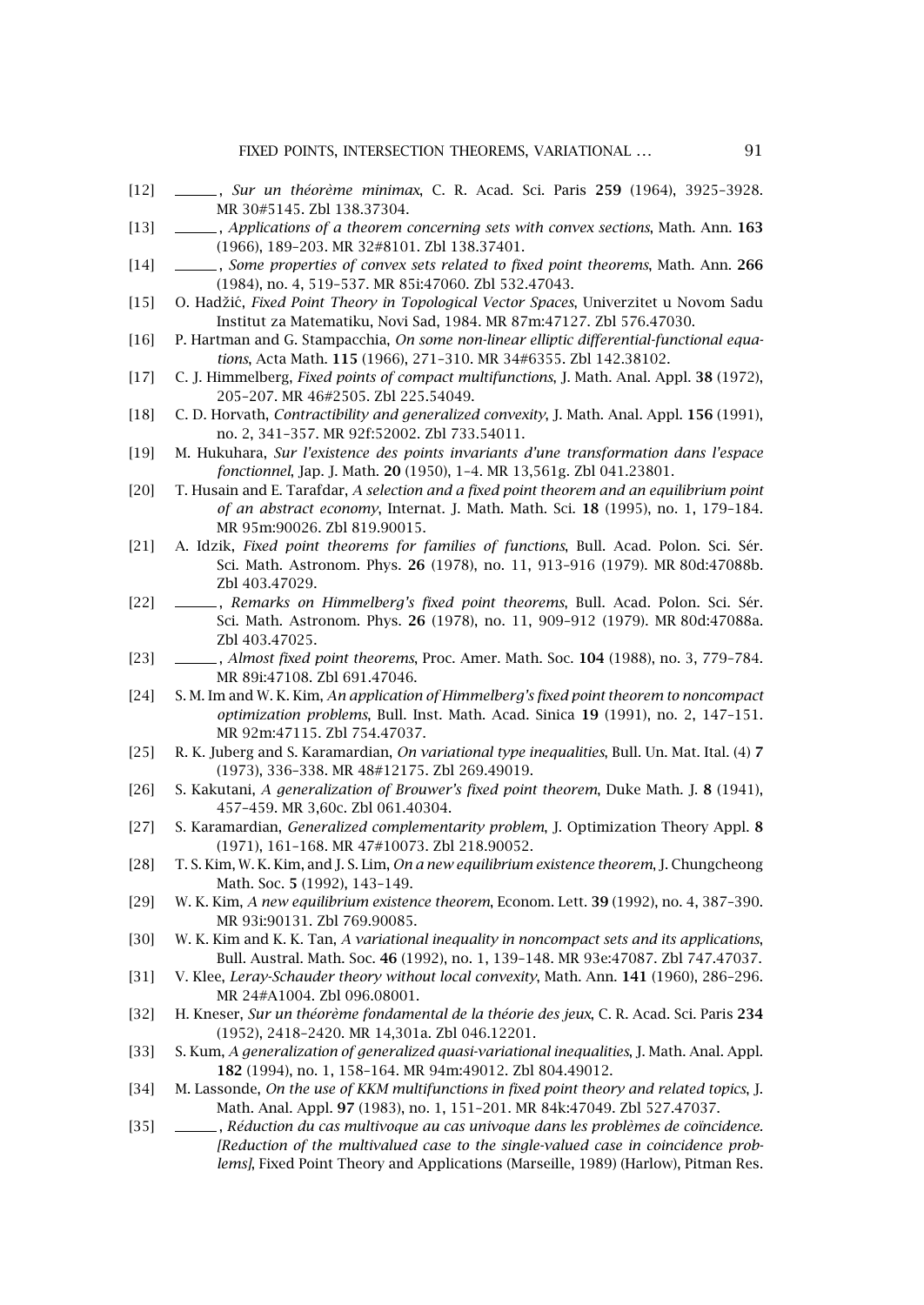Notes Math. Ser., 252, Longman Sci. Tech., 1991, pp. 293–302. [MR 92h:47086.](http://www.ams.org/mathscinet-getitem?mr=92h:47086) [Zbl 819.47074.](http://www.emis.de/cgi-bin/MATH-item?819.47074)

- <span id="page-19-0"></span>[36] J. L. Lions and G. Stampacchia, *Variational inequalities*, Comm. Pure Appl. Math. **20** (1967), 493–519. [MR 35#7178.](http://www.ams.org/mathscinet-getitem?mr=35:7178) [Zbl 152.34601.](http://www.emis.de/cgi-bin/MATH-item?152.34601)
- [37] T. W. Ma, *On sets with convex sections*, J. Math. Anal. Appl. **27** (1969), 413–416. [MR 40#676.](http://www.ams.org/mathscinet-getitem?mr=40:676) [Zbl 176.42703.](http://www.emis.de/cgi-bin/MATH-item?176.42703)
- [38] E. Marchi and J. E. Martínez-Legaz, *Some results on approximate continuous selections, fixed points and minimax inequalities*, Fixed Point Theory and Applications (Marseille, 1989) (Harlow), Longman Sci. Tech., 1991, pp. 327–343. [MR 93b:47120.](http://www.ams.org/mathscinet-getitem?mr=93b:47120) [Zbl 743.49002.](http://www.emis.de/cgi-bin/MATH-item?743.49002)
- [39] U. Mosco, *Implicit variational problems and quasi variational inequalities*, Nonlinear Operators and the Calculus of Variations (Summer School, Univ. Libre Bruxelles, Brussels, 1975) (Berlin), Springer, 1976, pp. 83–156. Lecture Notes in Math., Vol. 543. [MR 58#23827.](http://www.ams.org/mathscinet-getitem?mr=58:23827) [Zbl 346.49003.](http://www.emis.de/cgi-bin/MATH-item?346.49003)
- [40] M. Nagumo, *Degree of mapping in convex linear topological spaces*, Amer. J. Math. **73** (1951), 497–511. [MR 13,150b.](http://www.ams.org/mathscinet-getitem?mr=13:150b) [Zbl 043.17801.](http://www.emis.de/cgi-bin/MATH-item?043.17801)
- [41] J. Nash, *Non-cooperative games*, Ann. of Math. (2) **54** (1951), 286–295. [MR 13,261g.](http://www.ams.org/mathscinet-getitem?mr=13:261g) [Zbl 045.08202.](http://www.emis.de/cgi-bin/MATH-item?045.08202)
- [42] H. Nikaidô and K. Isoda, *Note on non-cooperative convex games*, Pacific J. Math. **5** (1955), 807–815. [MR 17,506g.](http://www.ams.org/mathscinet-getitem?mr=17:506g) [Zbl 171.40903.](http://www.emis.de/cgi-bin/MATH-item?171.40903)
- [43] J. Parida, M. Sahoo, and A. Kumar, *A variational-like inequality problem*, Bull. Austral. Math. Soc. **39** (1989), no. 2, 225–231. [MR 90c:49013.](http://www.ams.org/mathscinet-getitem?mr=90c:49013) [Zbl 649.49007.](http://www.emis.de/cgi-bin/MATH-item?649.49007)
- [44] S. Park, *Fixed points and quasi-equilibrium problems*, Math. Comp. Modelling, to appear.
- [45] , *Remarks on some variational inequalities*, Bull. Korean Math. Soc. **28** (1991), no. 2, 163–174. [MR 93b:49011.](http://www.ams.org/mathscinet-getitem?mr=93b:49011) [Zbl 753.47035.](http://www.emis.de/cgi-bin/MATH-item?753.47035)
- [46] , *Some coincidence theorems on acyclic multifunctions and applications to KKM theory*, Fixed Point Theory and Applications (Halifax, NS, 1991) (River Edge, NJ), World Sci. Publishing, 1992, pp. 248–277. [MR 93j:47087.](http://www.ams.org/mathscinet-getitem?mr=93j:47087)
- [47]  $\Box$ , *Foundations of the KKM theory via coincidences of composites of upper semicontinuous maps*, J. Korean Math. Soc. **31** (1994), no. 3, 493–519. [MR 95i:47104.](http://www.ams.org/mathscinet-getitem?mr=95i:47104) [Zbl 829.49002.](http://www.emis.de/cgi-bin/MATH-item?829.49002)
- [48] , *Some existence theorems for two variable functions on topological vector spaces*, Kangweon-Kyungki Math. J. **3** (1995), 11–16.
- [49] , *Applications of the Idzik fixed point theorem*, Proc. Nonlinear Funct. Anal. Appl. **1** (1996), 21–56.
- [50] , *Fixed points of acyclic maps on topological vector spaces*, World Congress of Nonlinear Analysts '92, Vol. I–IV (Tampa, FL, 1992) (Berlin), de Gruyter, 1996, pp. 2171– 2177. [CMP 1 389 243.](http://www.ams.org/mathscinet-getitem?mr=1+389+243) [Zbl 863.47042.](http://www.emis.de/cgi-bin/MATH-item?863.47042)
- [51] , *Fixed points of the better admissible multimaps*, Math. Sci. Res. Hot-Line **1** (1997), no. 9, 1–6. [Zbl 915.47042.](http://www.emis.de/cgi-bin/MATH-item?915.47042)
- [52] , *Remarks on a social equilibrium existence theorem of G. Debreu*, Appl. Math. Lett. **11** (1998), no. 5, 51–54. [MR 99m:90018.](http://www.ams.org/mathscinet-getitem?mr=99m:90018)
- [53] , *A unified fixed point theory of multimaps on topological vector spaces*, J. Korean Math. Soc. **35** (1998), no. 4, 803–829. [MR 2000a:47121.](http://www.ams.org/mathscinet-getitem?mr=2000a:47121) [Zbl 923.47034.](http://www.emis.de/cgi-bin/MATH-item?923.47034)
- [54] , *Acyclic versions of the von Neumann and Nash equilibrium theorems*, J. Comput. Appl. Math. **113** (2000), no. 1-2, 83–91. [CMP 1 735 815.](http://www.ams.org/mathscinet-getitem?mr=1+735+815) [Zbl 991.12607.](http://www.emis.de/cgi-bin/MATH-item?991.12607)
- [55] S. Park, J. S. Bae, and H. K. Kang, *Geometric properties, minimax inequalities, and fixed point theorems on convex spaces*, Proc. Amer. Math. Soc. **121** (1994), no. 2, 429–439. [MR 94i:47093.](http://www.ams.org/mathscinet-getitem?mr=94i:47093) [Zbl 806.47054.](http://www.emis.de/cgi-bin/MATH-item?806.47054)
- [56] S. Park and M. P. Chen, *Generalized quasivariational inequalities*, Far East J. Math. Sci. **3** (1995), no. 2, 185–190. [MR 97b:47071.](http://www.ams.org/mathscinet-getitem?mr=97b:47071) [Zbl 990.75909.](http://www.emis.de/cgi-bin/MATH-item?990.75909)
- [57] , *Generalized variational inequalities of the Hartman-Stampacchia-Browder type*, J. Inequal. Appl. **2** (1998), no. 1, 71–87. [CMP 1 671 650.](http://www.ams.org/mathscinet-getitem?mr=1+671+650) [Zbl 890.49004.](http://www.emis.de/cgi-bin/MATH-item?890.49004)